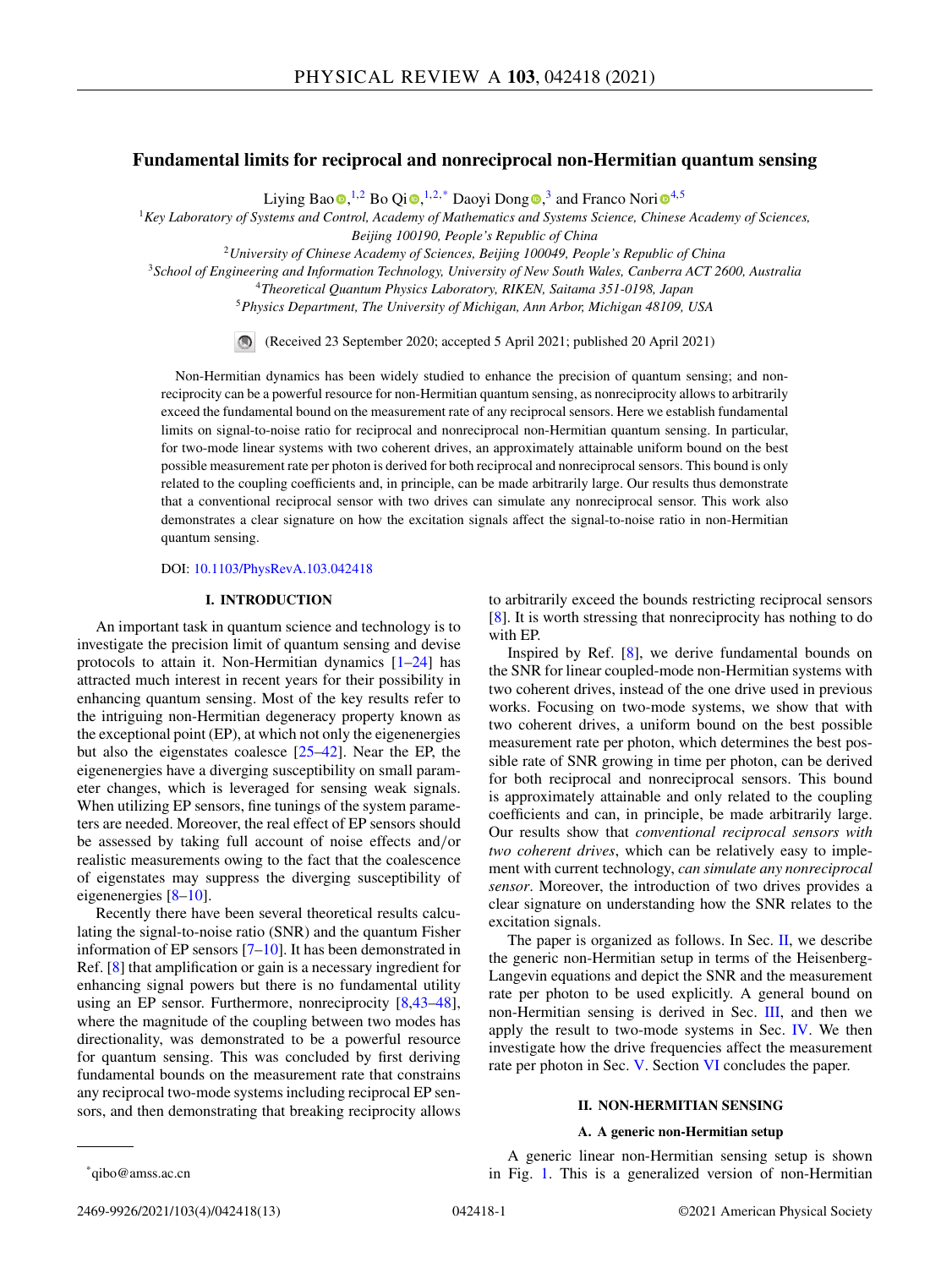<span id="page-1-0"></span>

FIG. 1. A generic non-Hermitian linear mode setup. The circles denote resonant linear modes that interact according to the effective non-Hermitian Hamiltonian  $\tilde{H}[\epsilon]$ , where the parameter  $\epsilon$  is an infinitesimal disturbance to be measured. The linear modes are coupled to dissipative baths via gain (red) and loss (blue) processes. Two coherent drives are injected into mode 1  $(\hat{a}_1)$  and mode 2  $(\hat{a}_2)$  through two waveguides, respectively. The reflected field from mode 1 is measured by a homodyne detection.

sensing systems in previous works [\[1,2,8,](#page-11-0)[35,40,41\]](#page-12-0), which takes into account the noise effects associated with the dissipative dynamics and a realistic measurement process. We sketch the main dynamics as follows, and details can be found in Appendix [A.](#page-6-0)

Let  $\hat{a}'_i$  denote the canonical bosonic annihilation operator of the *i*th mode,  $i = 1, 2, ..., N$ . The  $N \times N$  matrix  $\tilde{H}[\epsilon]$ denotes the effective non-Hermitian Hamiltonian of *N* resonant modes, where the parameter  $\epsilon$  describes an infinitesimal change in the effective Hamiltonian  $\tilde{H}[\epsilon]$ . The aim of employing non-Hermitian dynamics is to sense this infinitesimal change  $\epsilon$ .

Without loss of generality, we couple the modes  $i$  ( $i =$ 1, 2) to a transmission line or a waveguide, respectively, through which a coherent drive with amplitude  $\beta_i$  and frequency  $w_{\text{dr},i}$  is injected. The coupling coefficient between mode *i* and the corresponding waveguide is  $k_i$ , for  $i = 1, 2$ . We now assume that  $w_{dr,1} = w_{dr,2}$ . First, work in a rotating frame at the drive frequency  $w_{dr,1}$ , and let  $\hat{a}_i = \hat{a}'_i e^{iw_{dr,1}t}$ . Then choose a frequency reference such that the real part of  $H_{11}[0] = 0$ . The full dynamics can be described by the Heisenberg-Langevin equations [\[8](#page-11-0)[,49\]](#page-12-0):

$$
\dot{a}_i = i\Delta \hat{a}_i - i \sum_j \left( \tilde{H}_{ij}[\epsilon] - i \frac{k_1}{2} \delta_{i1} \delta_{j1} - i \frac{k_2}{2} \delta_{i2} \delta_{j2} \right) \hat{a}_j \n- i \delta_{i1} \sqrt{k_1} \beta_1 - i \delta_{i2} \sqrt{k_2} \beta_2 \n- i \delta_{i1} \sqrt{k_1} \hat{B}_1^{\text{in}} - i \delta_{i2} \sqrt{k_2} \hat{B}_2^{\text{in}} \n- i \sqrt{2} \left( \sum_{j=1}^{N_Y} Y_{ij} \hat{C}_j^{\text{in} \dagger} + \sum_{j=1}^{N_Z} Z_{ij} \hat{D}_j^{\text{in}} \right).
$$
\n(1)

Here,  $\beta_i$  can be taken real and positive without loss of generality, and  $\Delta$  depicts the detuning of the drive frequency from the mode 1 resonance frequency  $w_m$ . The terms on the third line and fourth line in Eq. (1) describe the noise effects. The noises  $\hat{B}^{\text{in}}_j$  (*j* = 1, 2) denote the accompanied quantum noises of the coherent drives coming from the input-output wave guides, whereas  $\hat{C}^{\text{in}}_j$  ( $\hat{D}^{\text{in}}_j$ ) are quantum noises arising from dissipative baths depicting the gain (loss) processes with specific modebath coupling coefficients described by the matrix *Y* (*Z*).

To ensure linearity and the Markovian nature of the full dynamics,  $\hat{B}_j^{\text{in}}$ ,  $\hat{C}_j^{\text{in}}$  and  $\hat{D}_j^{\text{in}}$  are assumed to be quantum Gaussian white noises  $[49]$ . We thus have

$$
\langle Q(t)Q^{\dagger}(t')\rangle = (\bar{n}_Q^{\dagger\dagger} + 1)\delta(t - t'),
$$
  

$$
\langle Q^{\dagger}(t)Q(t')\rangle = \bar{n}_Q^{\dagger\dagger}\delta(t - t'),
$$

and

$$
\langle Q(t)Q(t')\rangle = 0,
$$

where  $Q \in {\{\hat{B}^{\text{in}}_j, \hat{C}^{\text{in}}_j, \hat{D}^{\text{in}}_j\}}$ , and there are no correlations between different noise operators. The average  $\langle \cdot \rangle$  represents the mean over the state of the bath degrees of freedom, and  $\bar{n}_Q^{\text{th}}$  represents the average thermal occupancy of bath *Q*. In the following, we focus on the vacuum noise, i.e.,  $\bar{n}_Q^{\text{th}} = 0$ , while the formalism can be generalized to classical cases with  $\bar{n}_Q^{\text{th}} \gg 1$ .

#### **B. SNR AND MEASUREMENT RATE**

As in Ref. [\[8\]](#page-11-0), we take the standard figure of merit SNR or the equivalent measurement rate per photon, which determines the rate of SNR growing in time per photon to evaluate the sensitivity of measuring  $\epsilon$ . We start with specifying the homodyne measurement [\[20](#page-11-0)[,50\]](#page-12-0) which has been demonstrated being an optimal strategy if the driving field is sufficiently large [\[8\]](#page-11-0).

The reflected field in the waveguide coupling to mode 1 is described by  $\hat{B}^{out}$ , and from the standard input-output theory [\[49\]](#page-12-0) it obeys

$$
\hat{B}^{\text{out}}(t) = \beta_1 + \hat{B}_1^{\text{in}}(t) - i\sqrt{k_1}\hat{a}_1(t),
$$

where  $\hat{B}^{out}(t)$  is related to  $\hat{a}_1(t)$  with a dissipative rate  $k_1$ . Since we have assumed that the parameter change  $\epsilon$  is small, the dependence of the mean value of the output field  $\hat{B}^{\text{out}}(t)$ on  $\epsilon$  is linear. Here, we focus on the steady state values of the averages, by assuming that the measurement duration is sufficiently long such that any transient effects can be ignored or averaged out. We thus have

$$
\langle \hat{B}^{\text{out}} \rangle_{\epsilon} \simeq \langle \hat{B}^{\text{out}} \rangle_0 + \lambda \epsilon, \tag{2}
$$

where  $\lambda$  is to be determined and possibly complex, and  $\langle \cdot \rangle_{\epsilon}$ denotes the average calculated using Eq. (1), and  $\langle \cdot \rangle_0$  denotes the average calculated using Eq. (1) with  $\epsilon = 0$ .

The homodyne detection is employed to extract the information of  $\epsilon$  from the output field  $\hat{B}^{\text{out}}(t)$ . The homodyne current operator is

$$
\hat{I}(t) \triangleq \sqrt{\frac{k_1}{2}} (e^{i\phi} \hat{B}^{\text{out}}(t) + e^{-i\phi} \hat{B}^{\text{out}\dagger}(t)).
$$
 (3)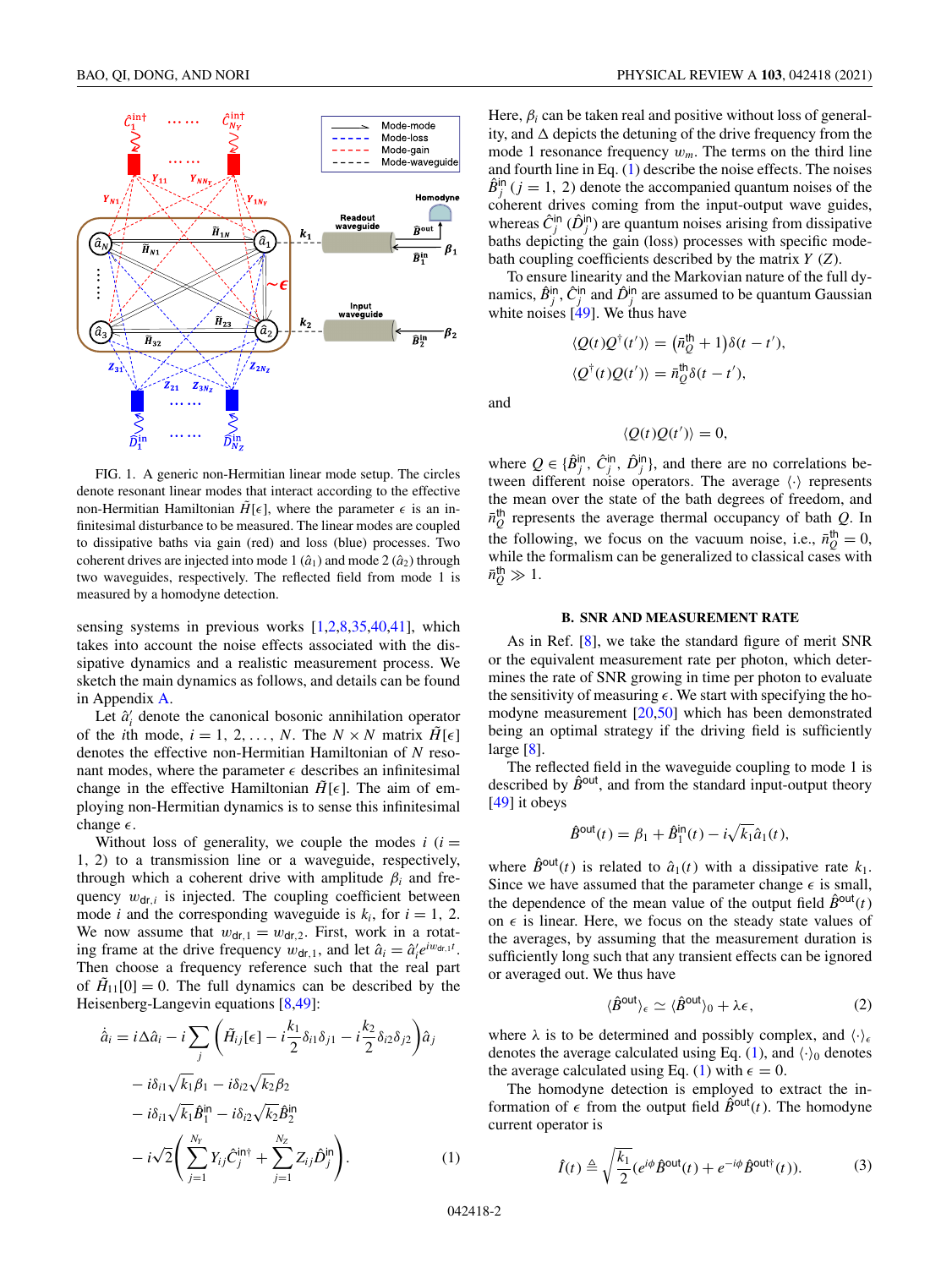<span id="page-2-0"></span>We choose the phase  $\phi$  as  $\phi = -\arg \lambda$ , following Ref. [\[8\]](#page-11-0). This smart choice makes all the information of  $\epsilon$  be contained in the real part of  $e^{i\phi}$  $\hat{B}^{out}$ , and thus intuitively it is the best to measure the corresponding quadrature described by Eq. [\(3\)](#page-1-0). In practice, we prefer to integrate the homodyne current  $\hat{I}(t)$ to average away the effects of noise, denoting this as

$$
\hat{m}(\tau) \triangleq \int_0^{\tau} dt \hat{I}(t).
$$

For the steady-state averages in the long- $\tau$  limit, from Eqs. [\(2\)](#page-1-0) and [\(3\)](#page-1-0), the *signal power* of the small parameter change  $\epsilon$  is

$$
S = [\langle \hat{m}(\tau) \rangle_{\epsilon} - \langle \hat{m}(\tau) \rangle_0]^2 = 2k_1 \epsilon^2 |\lambda|^2 \tau^2.
$$
 (4)

Since we are interested in an infinitesimal parameter change, as long as the non-Hermitian parameter change vanishes in the limit of  $\epsilon \to 0$ , the *noise power* of the integrated homodyne current in the long-time  $\tau$  limit can be defined as

$$
\mathcal{N} \triangleq \langle \delta \hat{m}(\tau) \delta \hat{m}(\tau) \rangle_0,
$$

where

$$
\delta \hat{m} = \hat{m} - \langle \hat{m} \rangle_0.
$$

Note that what we are really interested in is the SNR, given a fixed number of photons used in the measurement. We thus define *the measurement rate per photon*  $\Gamma_{\text{meas}}$ , which quantifies the resolving power of weak continuous measurement in terms of the SNR per photon as

$$
\frac{\mathcal{S}}{\mathcal{N}} \cdot \frac{1}{\bar{n}_{\text{tot}}} \triangleq \frac{\epsilon^2}{k_1^2} \tau \frac{\Gamma_{\text{meas}}}{\bar{n}_{\text{tot}}} \triangleq \frac{\epsilon^2}{k_1^2} \tau \bar{\Gamma}_{\text{meas}},\tag{5}
$$

where  $\bar{n}_{\text{tot}} \triangleq \sum_{i} \langle \hat{a}_{i}^{\dagger} \rangle \langle \hat{a}_{i} \rangle$  denotes the total average photon number in all modes. Note that we have neglected the incoherent photons injected by the bath. This is reasonable because, on the one hand, the injected incoherent photons are independent of the coherent drives; on the other hand, if the coherent drives are sufficiently large, then the coherent drive-induced photons dominate the total photon number. The appearance of the factor  $k_1^{-2}$  in Eq. (5) is mainly for the the convenience of comparison with results in Ref. [\[8\]](#page-11-0) [see Eq. [\(16\)](#page-3-0) therein]. From Eq. (5), it can be seen that in the long-time limit, the SNR per photon grows linearly with time  $\tau$  in terms of the measurement rate per photon  $\bar{\Gamma}_{\text{meas}}$ .

## **III. GENERAL BOUND OF NON-HERMITIAN SENSING**

For stable non-Hermitian dynamics, we can derive a general limit on the measurement rate per photon or the corresponding SNR per photon whose details can be found in Appendix [B.](#page-7-0)

Without loss of generality, we assume that the parameterized non-Hermitian Hamiltonian has the form

$$
\tilde{H}[\epsilon] = \tilde{H}[0] + \epsilon V,\tag{6}
$$

where *V* is an  $N \times N$  matrix which describes the coupling of the parameter  $\epsilon$  to the unperturbed non-Hermitian Hamiltonian  $\tilde{H}[0]$ .

If the dynamics is stable, then it is convenient to solve Eq. [\(1\)](#page-1-0) in the frequency domain in terms of the zero-frequency

transfer matrix

 $\tilde{\chi}$ 

$$
\Delta(\epsilon) \triangleq ik_1 \bigg( \Delta I - \tilde{H}[\epsilon] + i \frac{K_1}{2} + i \frac{K_2}{2} \bigg)^{-1},
$$

where

$$
K_{1ij} = k_1 \delta_{i1} \delta_{j1} \quad \text{and} \quad K_{2ij} = k_2 \delta_{i2} \delta_{j2}.
$$

Define the unperturbed transfer matrix

$$
\chi^{\Delta} \triangleq \tilde{\chi}^{\Delta}(0).
$$

As demonstrated in Refs. [\[8,10\]](#page-11-0), to obtain a full analysis of the sensitivity, not only the divergent eigenenergy susceptibility of  $\tilde{H}[\epsilon]$  on  $\epsilon$  should be considered, but also the left and right eigenvectors of  $\tilde{H}[\epsilon]$  have to be taken into account, as the coalescence of the different eigenvectors may suppress or even cancel out the singular behavior of the divergence of the eigenenergy susceptibility.

From Eqs. [\(1\)](#page-1-0) and [\(2\)](#page-1-0), the linear response coefficient  $\lambda$  can be derived as

$$
\lambda = i \frac{\beta_1}{k_1} (\chi^{\Delta} V \chi^{\Delta})_{11} + i \sqrt{\frac{k_2}{k_1}} \frac{\beta_2}{k_1} (\chi^{\Delta} V \chi^{\Delta})_{12}.
$$
 (7)

Combining Eqs. (4) and (7), the signal power becomes

$$
S = 2k_1 \epsilon^2 \tau^2 \left| \frac{\beta_1}{k_1} (\chi^\Delta V \chi^\Delta)_{11} + \sqrt{\frac{k_2}{k_1}} \frac{\beta_2}{k_1} (\chi^\Delta V \chi^\Delta)_{12} \right|^2.
$$
 (8)

The noise power can be calculated from the quantum Gaussian white noise properties as

$$
\mathcal{N} = \frac{k_1 \tau}{2} \left( 1 + \frac{4}{k_1} (\chi^\Delta Y Y^\dagger \chi^{\Delta \dagger})_{11} \right). \tag{9}
$$

The first term here is the unavoidable shot noise, while the second term depends on how the gain processes are realized with coupling to dissipative baths.

We can optimize the mode-bath coupling matrices to minimize the noise power. The minimized noise power can be found as

$$
\mathcal{N}_{\text{min}} = \frac{k_1 \tau}{2} (1 + 2 \Xi \Theta(\Xi)),\tag{10}
$$

where

$$
\Xi(\Delta) \triangleq -(\chi_{11}^{\Delta}+\chi_{11}^{\Delta*})+\left|\chi_{11}^{\Delta}\right|^{2}+\frac{k_{2}}{k_{1}}\left|\chi_{12}^{\Delta}\right|^{2},
$$

and  $\Theta(\cdot)$  is the Heaviside step function. Note that our aim is to investigate the best possible measurement rate per photon in non-Hermitian sensing. In Ref. [\[8\]](#page-11-0), it has been proved that for any fixed  $\tilde{H}[0]$ , one can always construct mode-bath couplings (*Y* and *Z*) to attain the minimum noise power. A possible realization was also proposed, e.g., a two-mode nonreciprocal sensor can be implemented by coupling to an effective chiral waveguide which can be realized by using dynamic modulation and engineered dissipation [\[47,48,51–53\]](#page-12-0).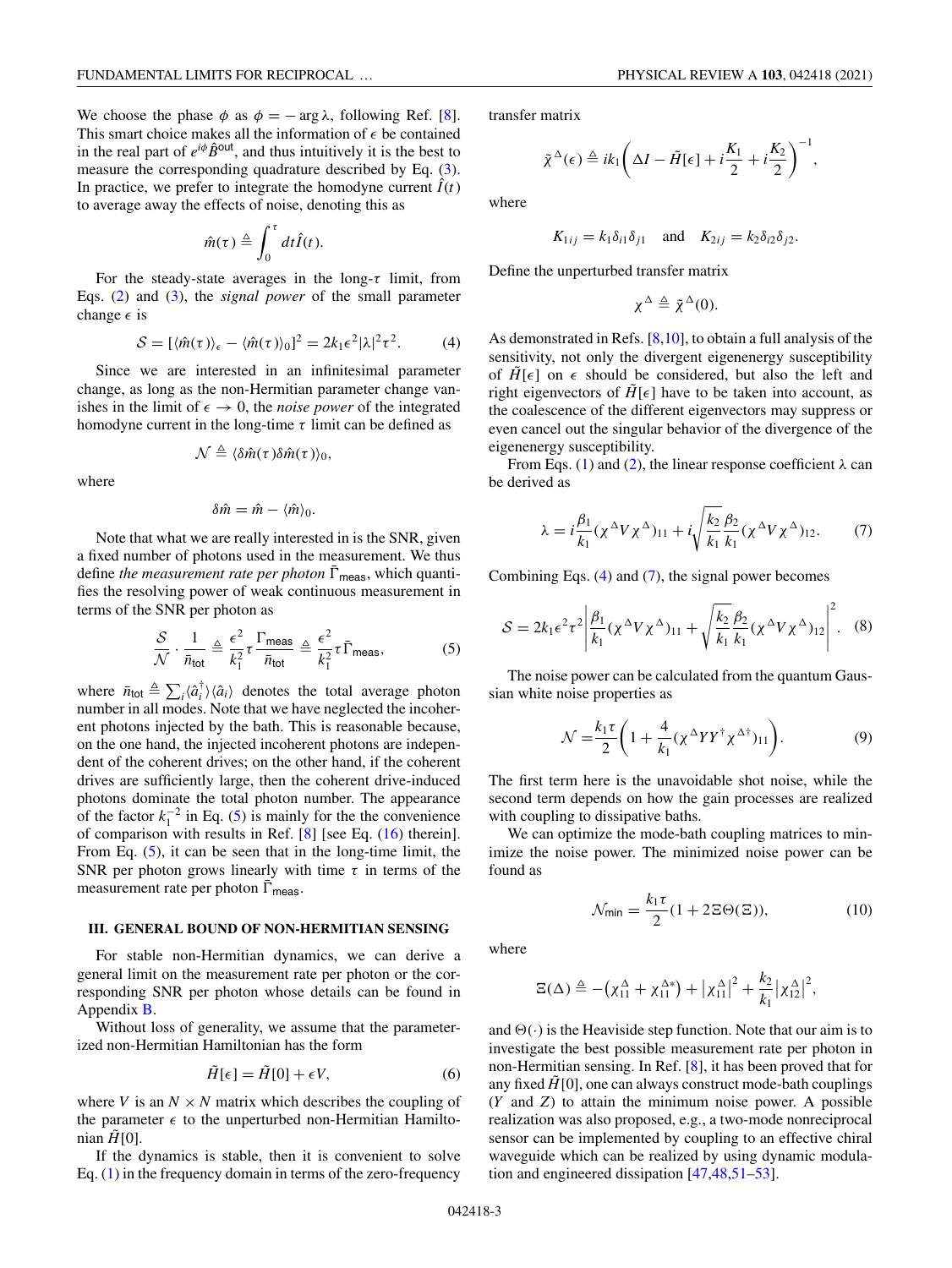<span id="page-3-0"></span>From Eq. [\(1\)](#page-1-0), the *total average photon number* in all modes induced by the coherent drives is

$$
\bar{n}_{\text{tot}} = \frac{1}{k_1} \beta_1^2 (\chi^{\Delta \dagger} \chi^{\Delta})_{11} + \frac{k_2}{k_1^2} \beta_2^2 (\chi^{\Delta \dagger} \chi^{\Delta})_{22} \n+ \frac{\sqrt{k_1 k_2}}{k_1^2} \beta_1 \beta_2 ((\chi^{\Delta \dagger} \chi^{\Delta})_{12} + (\chi^{\Delta \dagger} \chi^{\Delta})_{21}).
$$
\n(11)

By combining Eq.  $(5)$  with Eqs.  $(8)$ – $(11)$ , we obtain a general bound for the measurement rate per photon:

$$
\bar{\Gamma}_{\text{meas}} \leqslant \bar{\Gamma}_{\text{opt}} = \frac{k_1^2}{\epsilon^2} \frac{\mathcal{S}}{\mathcal{N}_{\text{min}}} \frac{1}{\tau} \frac{1}{\bar{n}_{\text{tot}}}.
$$
 (12)

With this fundamental bound  $\overline{\Gamma}_{opt}$  one can compare the best possible performance of sensors with different non-Hermitian Hamiltonians.

#### **IV. TWO-MODE NON-HERMITIAN SENSORS**

Now we apply the general bound Eq.  $(12)$  on several typical kinds of two-mode systems which have been extensively studied in the context of EP sensors [\[40–42\]](#page-12-0). However, we stress that our results have nothing to do with EP.

Suppose that the coupling matrix in Eq. [\(6\)](#page-2-0) is  $V = \frac{1}{2}\sigma_x$ , with  $\sigma_x$  being the usual Pauli matrix  $\begin{pmatrix} 0 & 1 \\ 1 & 0 \end{pmatrix}$ . The best possible measurement rate per photon of two-mode sensors  $\overline{\Gamma}_{2\text{-opt}}$  can be straightforwardly calculated from Eqs.  $(8)$ – $(12)$  as

$$
\frac{\left|\chi_{11}^{\Delta}\right|^{2}\left|\chi_{12}^{\Delta}+\chi_{21}^{\Delta}\right|^{2}+2\sqrt{\eta}p\text{Re}\left\{\chi_{11}^{\Delta}\left(\chi_{12}^{\Delta}+\chi_{21}^{\Delta}\right)\left(\chi_{12}^{\Delta*2}+\chi_{11}^{\Delta*}\chi_{22}^{\Delta*}\right)\right\}+np^{2}\left|\chi_{12}^{\Delta^{2}}+\chi_{11}^{\Delta}\chi_{22}^{\Delta}\right|^{2}}{\left|\chi_{11}^{\Delta}\right|^{2}+\left|\chi_{21}^{\Delta}\right|^{2}+2\sqrt{\eta}p\text{Re}\left\{\chi_{12}^{\Delta}\chi_{11}^{\Delta*}+\chi_{21}^{\Delta*}\chi_{22}^{\Delta}\right\}+np^{2}\left(\left|\chi_{12}^{\Delta}\right|^{2}+\left|\chi_{22}^{\Delta}\right|^{2}\right)}\frac{k_{1}}{1+2\Xi\Theta(\Xi)},
$$
\n(13)

where  $p = \frac{\beta_2}{\beta_1}$  is the ratio of the amplitudes of the coherent drives, and  $\eta = \frac{k_2}{k_1}$ .

If there is only one drive involved as the case in Ref.  $[8]$ , then  $p = 0$  and  $\eta = 0$ . From Eq. (13) we can obtain the main result in Ref. [\[8\]](#page-11-0) [see Eq. (27) therein]. However, if there are *two* coherent drives, then the amplitude ratio *p* can be made arbitrarily large and is independent of  $\chi_{ij}^{\Delta}$ . Thus, from Eq. (13) we have

$$
\bar{\Gamma}_{2\text{-opt}} \to \frac{\left|\chi_{12}^{\Delta 2} + \chi_{11}^{\Delta}\chi_{22}^{\Delta}\right|^{2}}{\left|\chi_{12}^{\Delta}\right|^{2} + \left|\chi_{22}^{\Delta}\right|^{2}} \frac{k_{1}}{1 + 2\Xi\Theta(\Xi)}, \quad \text{as } p \to \infty.
$$
\n(14)

Note that if the non-Hermitian sensor is reciprocal, then the magnitudes of the coupling between the two modes are the same, i.e.,  $|\tilde{H}_{12}| = |\tilde{H}_{21}|$ , and this implies that  $|\chi_{12}^{\Delta}| = |\chi_{21}^{\Delta}|$ . For nonreciprocal sensors,  $|\tilde{H}_{12}| \neq |\tilde{H}_{21}|$  and  $|\chi_{12}^{\Delta}| \neq |\chi_{21}^{\Delta}|$ , accordingly. From Eq.  $(14)$ , it can be seen that there is no term  $\chi_{21}^{\Delta}$  involved. Thus, as long as the amplitude ratio *p* is sufficiently large, a unified form of the bound on the best possible measurement rate per photon can be derived no matter whether the non-Hermitian sensor is reciprocal or nonreciprocal.

The bound in Eq. (14) can be further simplified under the condition  $|\chi_{12}^{\Delta}| \gg \max\{|\chi_{11}^{\Delta}|, |\chi_{22}^{\Delta}|, 1\}$ . This can be seen as

$$
\frac{|\chi_{12}^{\Delta 2} + \chi_{11}^{\Delta} \chi_{22}^{\Delta}|^2}{|\chi_{12}^{\Delta}|^2 + |\chi_{22}^{\Delta}|^2} \frac{k_1}{1 + 2\Xi\Theta(\Xi)}
$$
\n  
\n
$$
= \frac{|\chi_{12}^{\Delta 2} + \chi_{11}^{\Delta} \chi_{22}^{\Delta}|^2}{|\chi_{12}^{\Delta}|^2 + |\chi_{22}^{\Delta}|^2} \frac{k_1}{1 + 2(-2\text{Re}\{\chi_{11}^{\Delta}\} + |\chi_{11}^{\Delta}|^2 + \eta |\chi_{12}^{\Delta}|^2)}
$$
\n  
\n
$$
\to \frac{1}{2} \frac{1}{\eta} k_1, \text{ as } |\chi_{12}^{\Delta}| \to \infty.
$$

In practice, to approximately attain the uniform bound

$$
\bar{\Gamma}_{2\text{-opt}} = \frac{1}{2} \frac{k_1}{k_2} k_1 \tag{15}
$$

for non-Hermitian sensing, one can first choose physical parameters such that

$$
|\chi_{12}^{\Delta}| \gg \max\left\{ |\chi_{11}^{\Delta}|, |\chi_{22}^{\Delta}|, 1 \right\} \tag{16}
$$

holds. Then choose *p* such that

$$
p \gg |\chi_{12}^{\Delta}|^3 (|\chi_{12}^{\Delta}| + |\chi_{21}^{\Delta}|) \tag{17}
$$

to ensure the limit  $p \to \infty$  in Eq. (14) being valid.

It can be seen that  $\bar{\Gamma}_{2\text{-opt}}$  in Eq. (15) depending on the ratio of the coupling coefficients  $k_1$  and  $k_2$ , can, in principle, be made arbitrarily large. This is quite different from the results in Ref. [\[8\]](#page-11-0), where the measurement rate of reciprocal systems with only one coherent drive is fundamentally bounded. In this sense, we demonstrate that *nonreciprocal sensors*, which are viewed as powerful resources for quantum sensing, *can be simulated by conventional reciprocal sensors with two coherent drives*. In practice, reciprocal sensors may be much easier to implement than nonreciprocal sensors.

Now let us first account for the condition Eq. (17). Note that the optimal measurement rate in Ref. [\[8\]](#page-11-0) is given under the situation where the measurement noise is at the shot noise level. However, it can be calculated that in attaining  $\bar{\Gamma}_{2\text{-}oot}$ , the measurement noise is no longer shot noise, but contains noise emanating from the coupling between the coherent drive and mode 2. Thus, to ensure that  $\bar{\Gamma}_{2\text{-opt}}$  exceeds the optimal bound in Ref. [\[8\]](#page-11-0), on the one hand, the ratio  $k_1/k_2$  should be large. On the other hand, the coupling coefficient  $k_2$  should be small while  $p = \frac{\beta_2}{\beta_1}$  sufficiently large, so that little noise is introduced through mode 2, while the excitation signals through mode 2 dominate in the total signal power.

To see how the condition Eq.  $(16)$  relates to physical parameters, such as the detuning, dissipative rates and coupling coefficients explicitly, we consider typical non-Hermitian mode systems which have been studied extensively in the literature.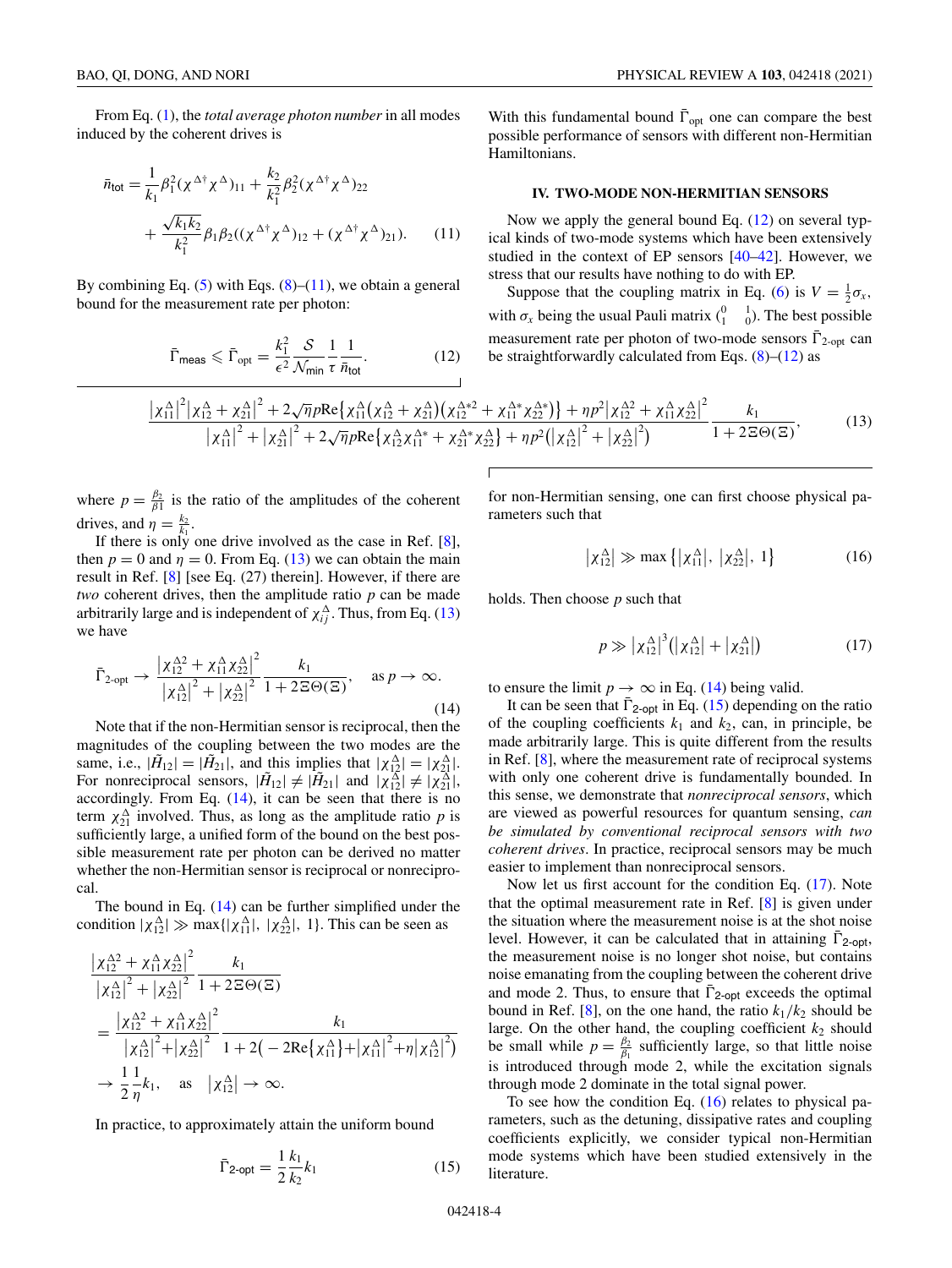

FIG. 2. The measurement rate per photon  $\overline{\Gamma}_{2\text{-opt}}/k_1$  versus the detuning  $\Delta/k_1$ . Blue dashed: one-drive reciprocal system with gain, described by Eq. (18) with  $k_2 = 0$ ,  $\gamma_1 = -0.99k_1$ ,  $\gamma_2 =$  $-0.011k_1$ , and  $J = 0.16k_1$ . Red solid: two-drive reciprocal system with gain, described by Eq. (18) with  $k_2 = 0.01k_1$ ,  $\gamma_1 = -0.99k_1$ ,  $\gamma_2 = -0.011k_1$ ,  $J = 0.16k_1$ , and  $\beta_2/\beta_1 = 30$ .

# **A. Reciprocal case**

First, we consider a reciprocal system in the form

$$
\tilde{H}_{\text{recip}}[0] = \begin{pmatrix} -i\frac{\gamma_1}{2} & J \\ J & -i\frac{\gamma_2}{2} \end{pmatrix},\tag{18}
$$

where  $J$  is the Hermitian coupling between the modes, while  $\gamma_i$  (*i* = 1, 2) describe the possible gain/loss processes (depending on the sign) acting locally on each mode. It can be verified that if

$$
\Delta \approx 0, \quad k_i + \gamma_i \approx 0, \tag{19}
$$

and

$$
k_1 \gg |J| \gg \max\{|\Delta|, |k_i + \gamma_i|\} \quad \text{(for } i = 1, 2), \tag{20}
$$

the condition Eq.  $(16)$  holds. Details can be found in Appendix [C.](#page-8-0) This corresponds to a setup where the coherent drives are resonant with the linear modes, the Hermitian coupling *J* between the modes is relatively weak, and the two modes are locally subject to gain, where  $\gamma_i < 0$  and  $\gamma_i \approx -k_i$ .

A concrete example is illustrated in Fig. 2 for  $\Gamma_{2\text{-opt}}/k_1$ , which, around the resonant frequency, exceeds the fundamental limit for reciprocal systems with only a single drive in Ref. [\[8\]](#page-11-0). However, for a fixed non-Hermitian system with  $\gamma_1 = 0$ ,  $\gamma_2 = 0.2k_1$ , and  $J = 0.2k_1$ , no matter how  $k_2$  and  $\beta_2/\beta_1$  are adjusted, the performance of the measurement rate with only *one* drive cannot be improved by *two* excitation drives. The main reason is that amplification or gain from a local bath is a necessary ingredient for amplifying the signal power in the reciprocal case [\[8\]](#page-11-0). If there is no gain, only with additional coherent drives, no enhancement can be achieved. The details can be found in Appendix [C.](#page-8-0)



FIG. 3. The measurement rate per photon  $\overline{\Gamma}_{2\text{-opt}}/k_1$ . Blue dashed: one-drive nonreciprocal system described by Eq.  $(21)$  with  $k_2 = 0$ ,  $\gamma_1 = k_1$ ,  $\gamma_2 = 0.5k_1$ ,  $\nu_2 = 0$ , and  $J = 1.5k_1$ . Red solid: two-drive nonreciprocal system described by Eq. (21) with  $k_2 = 0.001k_1$ ,  $\gamma_1 =$  $k_1$ ,  $\gamma_2 = 0.5k_1$ ,  $\nu_2 = 0$ ,  $J = 1.5k_1$ , and  $\beta_2/\beta_1 = 5$ .

### **B. Fully nonreciprocal case**

Now consider a fully nonreciprocal Hamiltonian

$$
\tilde{H}_{\text{non-reci}}[0] = \begin{pmatrix} -i\frac{\gamma_1}{2} & J \\ 0 & \nu_2 - i\frac{\gamma_2}{2} \end{pmatrix},\tag{21}
$$

where  $v_2$  is the frequency detuning of the two modes, and *J* quantifies the nonreciprocal mode-mode coupling. It can be verified that, as long as the nonreciprocal coupling  $|J|$  is sufficiently large, then condition Eq. [\(16\)](#page-3-0) holds. Thus, the amplification or gain from the local bath is not a necessary ingredient for nonreciprocal sensors.

As an illustration, we specialize the system with parameters  $\gamma_1 = k_1$ ,  $\gamma_2 = 0.5k_1$ ,  $\nu_2 = 0$ , and  $J = 1.5k_1$ . Note that there is no coupling to gain baths. Let  $k_2/k_1 = 0.001$  and  $\beta_2/\beta_1 = 5$ . The measurement rates per photon are shown in Fig. 3. It can be seen that in contrast to the reciprocal case, with two coherent drives the performance of the measurement rate per photon can be greatly improved for the nonreciprocal sensor even though there is no amplification or gain from the bath. The improvement is due to the fact that signals from the mode 2 dominate in the total signal power.

Combined with the reciprocal case, it is worth pointing out that although the best possible measurement rate per photon is limited by the same bound as in Eq.  $(15)$ , the parameters (e.g., *J*) attaining this bound are quite different in reciprocal and nonreciprocal sensors. In the reciprocal case, the physical parameters should satisfy conditions  $(19)$  and  $(20)$ , while in the nonreciprocal case one just ensures  $|J|$  to be sufficiently large, which allows more degrees of freedom for other parameters. Moreover, from Figs. 2 and 3, one can see that  $\overline{\Gamma}_{2\text{-opt}}/k_1$ decreases more quickly as the detuning  $\Delta$  deviates from 0 in the reciprocal case than that in the nonreciprocal case. Thus, we claim that nonreciprocity provides advantages for quantum sensing.

There have been several ways of realizing nonreciprocal interactions, ranging from photonic setups [\[54–56\]](#page-12-0) and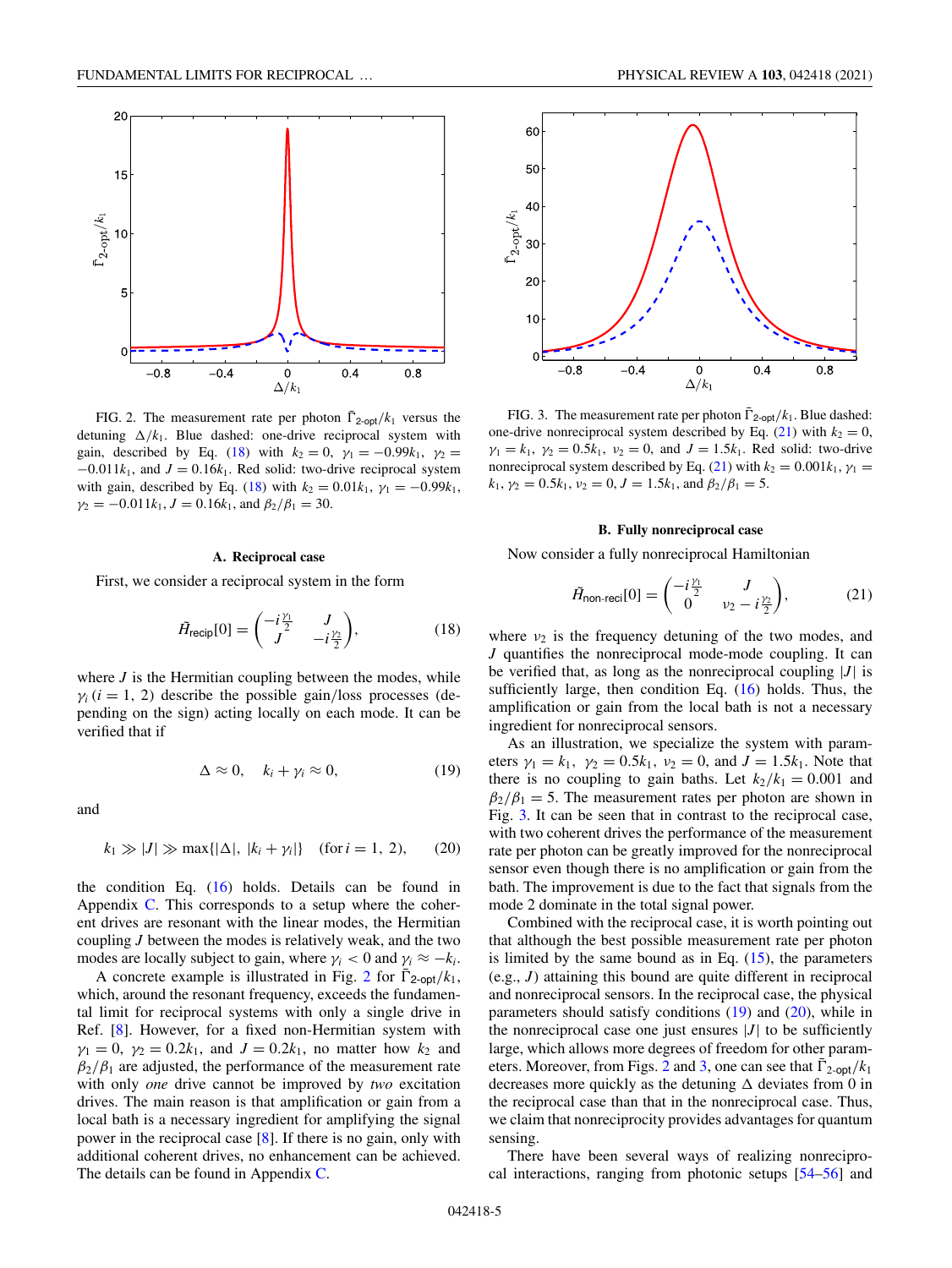<span id="page-5-0"></span>optomechanical systems [\[45,46\]](#page-12-0) to classical microwave [\[57,58\]](#page-12-0) and superconducting circuits [\[59,60\]](#page-12-0). Although these experiments were designed to build circulators and isolators, such systems could be exploited for enhanced sensing [\[8\]](#page-11-0).

# **V. MEASUREMENT RATE WITH DIFFERENT DRIVE FREQUENCIES**

In the above analysis, we have assumed that the frequencies of the two coherent drives satisfy  $w_{dr,1} = w_{dr,2}$ . Now we consider how the coherent drive frequencies affect the best possible performance of the measurement rate per photon. To be specific, we focus on the following two typical cases where

$$
|w_{\text{dr},1}-w_{\text{dr},2}|\gg|\Delta_i|
$$

for  $i = 1$  and 2, respectively. Here,  $\Delta_i = w_{dr,i} - w_m$  represents the detuning of the drive frequency  $w_{dr,i}$  from the mode 1 resonance frequency *wm*.

First, suppose that  $|w_{dr,1} - w_{dr,2}| \gg |\Delta_1|$ . In this case, it is convenient to first work in a rotating frame at the drive frequency  $w_{dr,1}$ , and then choose a frequency reference such that the real part of  $H_{11}[0] = 0$ . The Heisenberg-Langevin equations become

$$
\dot{\hat{a}}_i = i\Delta_1 \hat{a}_i - i \sum_j \left( \tilde{H}_{ij}[\epsilon] - i \frac{k_1}{2} \delta_{i1} \delta_{j1} - i \frac{k_2}{2} \delta_{i2} \delta_{j2} \right) \hat{a}_j
$$
  
\n
$$
- i\delta_{i1} \sqrt{k_1} \beta_1 - i\delta_{i2} \sqrt{k_2} \beta_2 e^{i(w_{\text{dr},1} - w_{\text{dr},2})t}
$$
  
\n
$$
- i\delta_{i1} \sqrt{k_1} \hat{B}_1^{\text{in}} - i\delta_{i2} \sqrt{k_2} \hat{B}_2^{\text{in}}
$$
  
\n
$$
- i\sqrt{2} \left( \sum_{j=1}^{N_Y} Y_{ij} \hat{C}_j^{\text{in}\dagger} + \sum_{j=1}^{N_Z} Z_{ij} \hat{D}_j^{\text{in}} \right). \tag{22}
$$

It can be seen that under the following condition:

$$
|w_{\mathsf{dr},1} - w_{\mathsf{dr},2}| \gg \max\{|\Delta_1|, \|\tilde{H}\|, k_i, \sqrt{k_i}\beta_i\} \quad \text{(for } i = 1, 2\text{),}
$$

the rapid oscillation signal  $\beta_2 \exp\{i(w_{\text{dr},1} - w_{\text{dr},2})t\}$  from drive 2 can be averaged out in the long-time average limit due to the rotating-wave approximation (RWA). This leads to (see Appendix [D\)](#page-9-0)

$$
\bar{\Gamma}_{\text{meas}} \leqslant \frac{4|(\chi^{\Delta_1}V\chi^{\Delta_1})_{11}|^2}{(\chi^{\Delta_1\dagger}\chi^{\Delta_1})_{11}}k_1,
$$

which does not exceed (and in general is smaller than) the fundamental bound in Ref. [\[8\]](#page-11-0). This is because in this situation (although the rapid oscillation signal from drive 2 has been averaged out owing to the RWA) the injected photons through mode 2 still contribute to the total number of photons, and the unavoidable accompanied quantum noise remains in the noise power.

Let us turn to the second case where  $|w_{dr,1} - w_{dr,2}| \gg$  $|\Delta_2|$ . Now it is convenient to work in a rotating frame at the drive frequency  $w_{\text{dr},2}$ , and choose a frequency reference such that the real part of  $\tilde{H}_{11}[0] = 0$ , then the corresponding

Heisenberg-Langevin equations become

$$
\dot{\hat{a}}_i = i\Delta_2 \hat{a}_i - i \sum_j \left( \tilde{H}_{ij}[\epsilon] - i \frac{k_1}{2} \delta_{i1} \delta_{j1} - i \frac{k_2}{2} \delta_{i2} \delta_{j2} \right) \hat{a}_j \n- i\delta_{i1} \sqrt{k_1} \beta_1 e^{i(w_{\text{dr},2} - w_{\text{dr},1})t} - i\delta_{i2} \sqrt{k_2} \beta_2 \n- i\delta_{i1} \sqrt{k_1} \hat{B}_1^{\text{in}} - i\delta_{i2} \sqrt{k_2} \hat{B}_2^{\text{in}} \n- i\sqrt{2} \left( \sum_{j=1}^{N_Y} Y_{ij} \hat{C}_j^{\text{in}\dagger} + \sum_{j=1}^{N_Z} Z_{ij} \hat{D}_j^{\text{in}} \right).
$$
\n(23)

Similarly, under the RWA condition

 $|w_{\text{dr},1} - w_{\text{dr},2}| \gg \max\{|\Delta_2|, \|\tilde{H}\|, k_i, \sqrt{k_i}\beta_i\}$  (for  $i = 1, 2$ ),

the rapid oscillation excitation  $\beta_1 \exp\{i(w_{\text{dr},2} - w_{\text{dr},1})t\}$  from drive 1 can be averaged out. However, it can be found in Appendix  $D$  that if the conditions Eqs. [\(16\)](#page-3-0) and [\(17\)](#page-3-0) hold with  $\Delta$  being replaced by  $\Delta_2$ , the same bound as Eq. [\(15\)](#page-3-0) can be established for two-mode non-Hermitian systems as

$$
\bar{\Gamma}_{2\text{-opt}} = \frac{1}{2} \frac{k_1}{k_2} k_1.
$$

This is the situation where the excitation from mode 2 dominates in the total signal power. More importantly, the resulting signal power gain prevails in the competition with the noise power enhancement induced by the unavoidable associated noise. To sum up, when utilizing two coherent drives whose frequencies are quite different, it is better to adjust the frequency of drive 2 to be near the resonance frequency of mode 1.

#### **VI. CONCLUSION AND DISCUSSION**

We have established a uniform bound for the best possible SNR or measurement rate per photon for reciprocal and nonreciprocal non-Hermitian quantum sensing with two coherent drives. The bound is only related to the coupling coefficients between the modes and coherent drives, and it constrains sensors no matter whether they are at EP or not. The bound can be made arbitrarily large in principle and is approximately attainable. Our results highlight how the coherent excitation drives affect the SNR and show that with two drives conventional reciprocal sensors, which are easy to implement with current technology, can simulate nonreciprocal sensors and enhance the performance of sensing.

#### **ACKNOWLEDGMENTS**

We thank the anonymous reviewers for their detailed and valuable comments. B.Q. acknowledged the support of National Natural Science Foundation of China (Grants No. 61773370, No. 11688101, and No. 61833010), and D.D. acknowledged the partial support by the Australian Research Councils Discovery Projects funding scheme under Project No. DP190101566, the Alexander von Humboldt Foundation of Germany and the US Office of Naval Research Global under Grant No. N62909-19-1-2129. F.N. is supported in part by: NTT Research, Japan Science and Technology Agency (JST) (via the Q-LEAP program, Moonshot R&D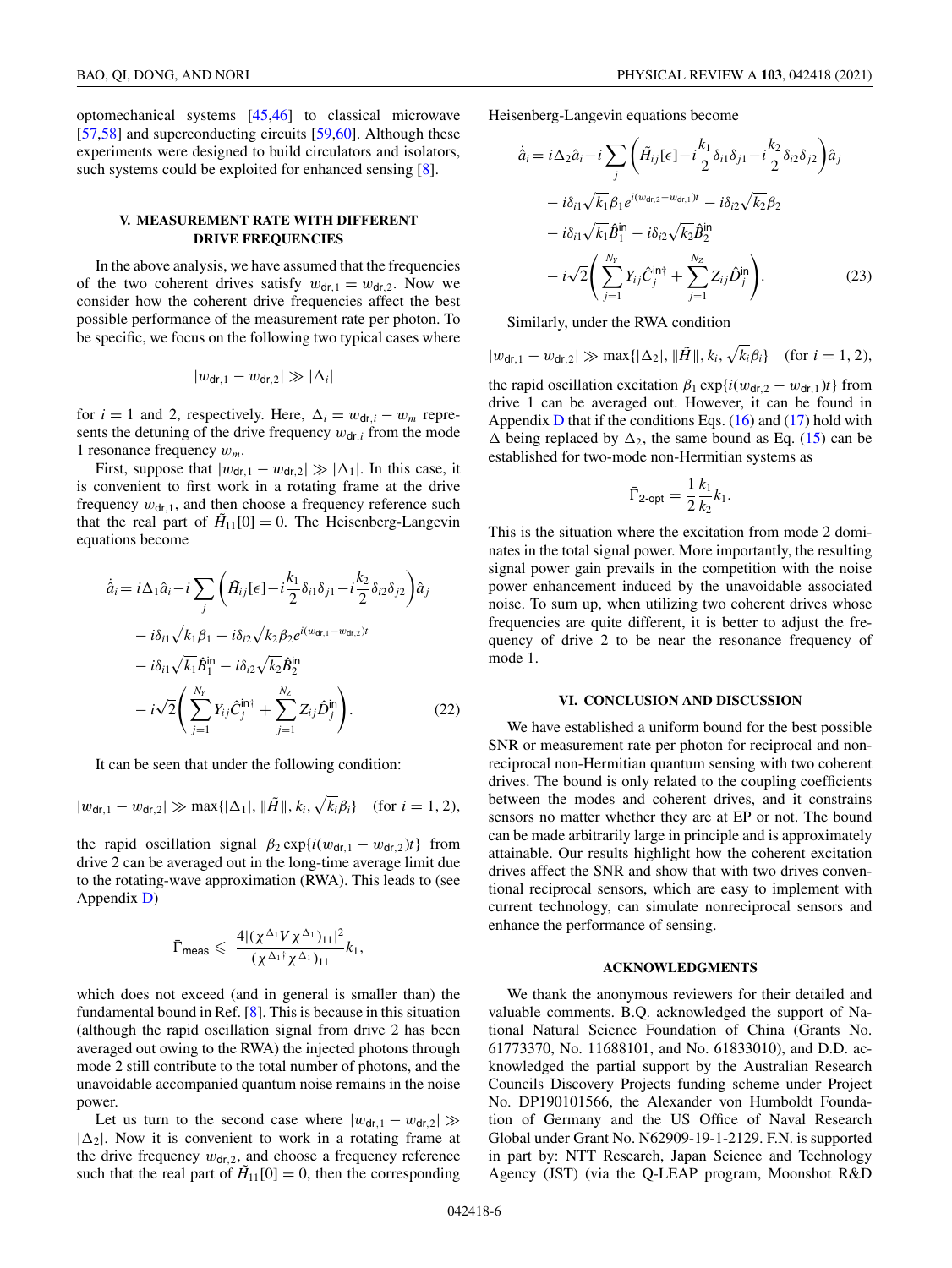<span id="page-6-0"></span>Grant No. JPMJMS2061, and the CREST Grant No. JP-MJCR1676), Japan Society for the Promotion of Science (JSPS) (via the KAKENHI Grant No. JP20H00134 and the JSPS-RFBR Grant No. JPJSBP120194828), Army Research Office (ARO) (Grant No. W911NF-18-1-0358), Asian Office of Aerospace Research and Development (AOARD) (via Grant No. FA2386-20-1-4069), and the Foundational Questions Institute Fund (FQXi) via Grant No. FQXi-IAF19-06.

### **APPENDICES**

In the Appendices we demonstrate the detailed description of the non-Hermitian setup and derivations of the bound on the best possible measurement rate per photon. The Appendices are organized as follows. In Appendix A we describe in detail the terms in the Heisenberg-Langevin equations which depict the dynamics of the full non-Hermitian setup. In Appendix [B](#page-7-0) we present the derivations of the signal power, noise power and the measurement rate per photon. We then consider the two-mode non-Hermitian systems in Appendix [C.](#page-8-0) In Appendix [D](#page-9-0) we consider the case where the frequencies of the two coherent drives are different and discuss how to obtain a better SNR by working in an appropriate rotating frame.

## **APPENDIX A: GENERAL NON-HERMITIAN SETUP**

To make the paper self-contained, we describe the details of the non-Hermitian linear coupled modes in this section.

In many works, the dynamics of *N* resonant modes is described by the linear equations:

$$
\dot{\tilde{\alpha}}_i(t) = -i\omega_m \tilde{\alpha}_i(t) - i \sum_j \tilde{H}_{ij}[\epsilon] \tilde{\alpha}_j(t),
$$

where  $\tilde{\alpha}_i(t)$  is the amplitude of mode *j*,  $\omega_m$  is the mode 1 resonance frequency, and the  $N \times N$  matrix  $\tilde{H}$  denotes an effective non-Hermitian Hamiltonian depicting both coherent and dissipative dynamics. The parameter  $\epsilon$  in the non-Hermitian Hamiltonian describes an infinitesimal perturbation, and our aim is to sense this infinitesimal change.

To measure the perturbation, a general idea is to couple one of the modes, say mode 1, to an input-output waveguide. On the one hand, we can use this port to excite the system with a coherent drive. On the other hand, the reflected signal can be measured to estimate  $\epsilon$ . Unlike previous studies with one drive, we also couple mode 2 to another waveguide through which only the excitation signal is injected but without measurement. Coupling to the waveguide results in extra damping, and accordingly

$$
\tilde{H}_{ij} \rightarrow \tilde{H}_{ij} - i(k_1/2)\delta_{i1}\delta_{j1} - i(k_2/2)\delta_{i2}\delta_{j2},
$$

where  $k_i$  ( $i = 1, 2$ ) is the coupling rate between mode *i* and the corresponding waveguide. Now the system with coherent drives is described by the coupling-mode equations

$$
\tilde{\alpha}_i(t) = -i\omega_m \tilde{\alpha}_i(t)
$$
  
\n
$$
-i\sum_j \left(\tilde{H}_{ij}[\epsilon] - i\frac{k_1}{2}\delta_{i1}\delta_{j1} - i\frac{k_2}{2}\delta_{i2}\delta_{j2}\right)\tilde{\alpha}_j(t)
$$
  
\n
$$
-i\delta_{i1}\sqrt{k_1}\beta_1e^{-i\omega_{\text{dr},1}t} - i\delta_{i2}\sqrt{k_2}\beta_2e^{-i\omega_{\text{dr},2}t}, \quad (A1)
$$

where  $\beta_i$  ( $\omega_{\text{dr},i}$ ) is the amplitude (frequency) of the *i*th coherent drive for  $i = 1, 2$ .

Since the dissipative dynamics is encoded in the anti-Hermitian part of  $\tilde{H}$  which can be described as

$$
\frac{1}{2i}(\tilde{H} - \tilde{H}^{\dagger}) \equiv YY^{\dagger} - ZZ^{\dagger},
$$

where the matrix  $YY^{\dagger}$  describes gain processes and  $ZZ^{\dagger}$  represents loss processes. Let *Y* be an  $N \times N_Y$  matrix, and *Z* be an  $N \times N_Z$  matrix, i.e., the non-Hermitian dynamics is generated by coupling to  $N_Y + N_Z$  distinct baths with the corresponding coupling constants described by *Y* and *Z*.

Equation (A1) can be viewed as a noise-averaged dynamics. Now we describe the whole dynamics including the consistent noise processes as the Heisenberg-Langevin equations:

$$
\dot{\hat{a}}'_i = -i\omega_m \hat{a}'_i - i \sum_j \left( \tilde{H}_{ij}[\epsilon] - i \frac{k_1}{2} \delta_{i1} \delta_{j1} - i \frac{k_2}{2} \delta_{i2} \delta_{j2} \right) \hat{a}'_j \n- i \delta_{i1} \sqrt{k_1} \beta_1 e^{-i\omega_{\text{dr},1}t} - i \delta_{i2} \sqrt{k_2} \beta_2 e^{-i\omega_{\text{dr},2}t} \n- i \delta_{i1} \sqrt{k_1} \hat{B}_1^{\text{in}} - i \delta_{i2} \sqrt{k_2} \hat{B}_2^{\text{in}} \n- i \sqrt{2} \left( \sum_{j=1}^{N_Y} Y_{ij} \hat{C}_j^{\text{in}\dagger} + \sum_{j=1}^{N_Z} Z_{ij} \hat{D}_j^{\text{in}} \right).
$$
\n(A2)

Here  $\hat{a}'_i$  denotes the canonical bosonic annihilation operator of the *i*th mode,  $i = 1, 2, \ldots, N$ . Note that the terms in the first two lines are in the same form as those in Eq.  $(A1)$ , while the terms in the last two lines describe zero-mean noise effects. The quantum noises  $\hat{B}^{\text{in}}_j$  (*j* = 1, 2) come from the input-output waveguide, whereas  $\hat{C}^{\text{in}}_j$  ( $\hat{D}^{\text{in}}_j$ ) are quantum noises arising from dissipative baths used to realize the gain (loss) parts of the dynamics with specific mode-bath coupling coefficients described by the matrix *Y* (*Z*). The quantum noises  $\hat{B}^{in}_j$ ,  $\hat{C}^{in}_j$  and  $\hat{D}^{in}_j$  are assumed to be quantum Gaussian white noises, which satisfy

$$
\langle Q(t)Q^{\dagger}(t')\rangle = (\bar{n}_Q^{\dagger\dagger} + 1)\delta(t - t'),
$$
  

$$
\langle Q^{\dagger}(t)Q(t')\rangle = \bar{n}_Q^{\dagger\dagger}\delta(t - t'),
$$

and

$$
\langle Q(t)Q(t')\rangle = 0,
$$

where  $Q \in {\{\hat{B}^{\text{in}}_j, \hat{C}^{\text{in}}_j, \hat{D}^{\text{in}}_j\}}$ , and the correlations between different noise operators vanish.

Assume  $w_{dr,1} = w_{dr,2}$ . First, work in a rotating frame at the drive frequency  $w_{dr,1}$ , and let  $\hat{a}_i = \hat{a}'_i e^{iw_{dr,1}t}$ . Then choose a frequency reference such that the real part of  $H_{11}[0] = 0$ . The Heisenberg-Langevin Eqs. (A2) become

$$
\dot{a}_i = i\Delta \hat{a}_i - i \sum_j \left( \tilde{H}_{ij}[\epsilon] - i \frac{k_1}{2} \delta_{i1} \delta_{j1} - i \frac{k_2}{2} \delta_{i2} \delta_{j2} \right) \hat{a}_j \n- i\delta_{i1} \sqrt{k_1} \beta_1 - i \delta_{i2} \sqrt{k_2} \beta_2 \n- i\delta_{i1} \sqrt{k_1} \hat{B}_1^{\text{in}} - i \delta_{i2} \sqrt{k_2} \hat{B}_2^{\text{in}} \n- i \sqrt{2} \left( \sum_{j=1}^{N_Y} Y_{ij} \hat{C}_j^{\text{in}\dagger} + \sum_{j=1}^{N_Z} Z_{ij} \hat{D}_j^{\text{in}} \right), \tag{A3}
$$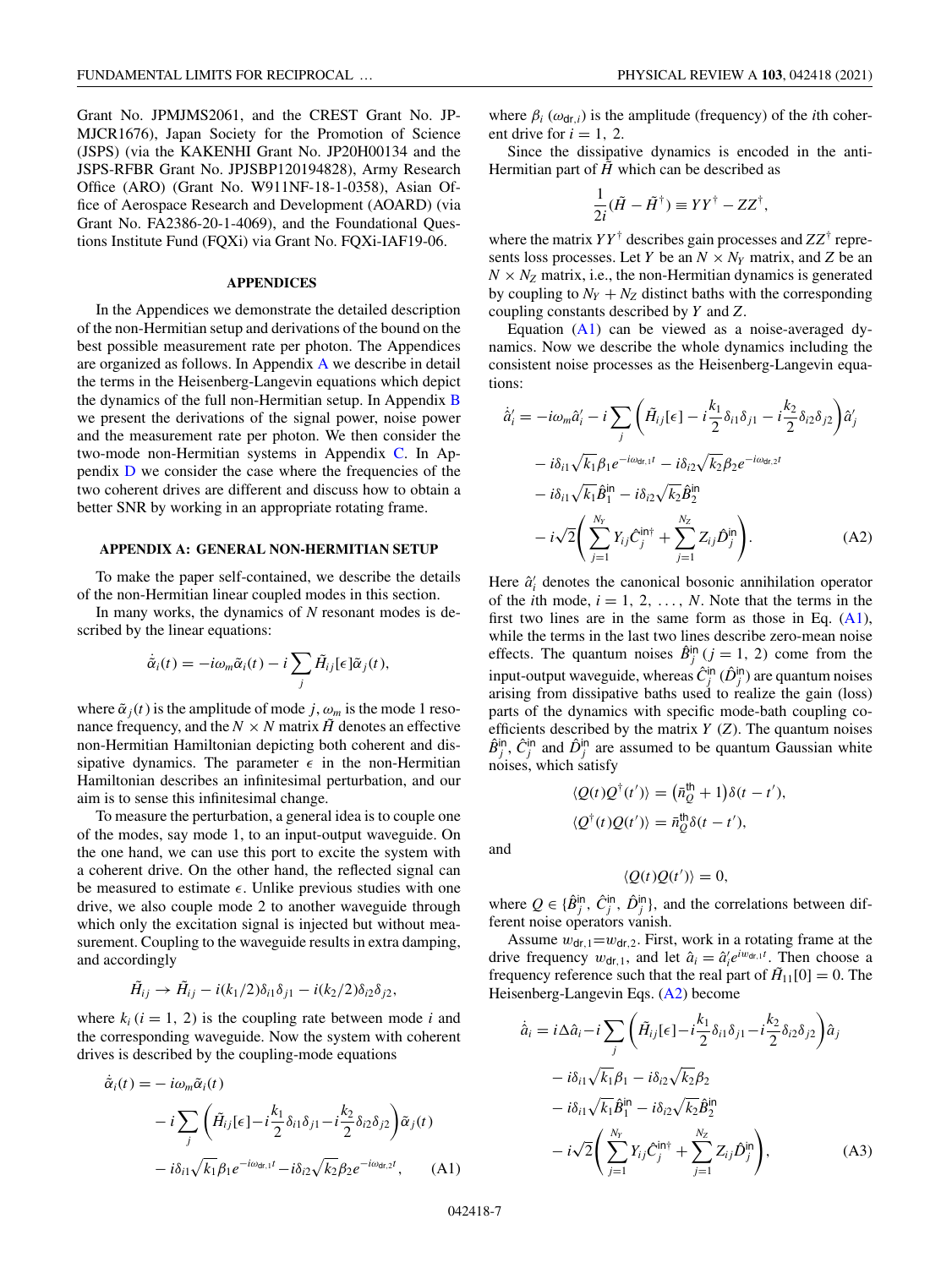<span id="page-7-0"></span>where  $\Delta$  represents the detuning of the drive frequency from the mode 1 resonance frequency. Here we still adopt the same symbols for the annihilation operators and noises.

### **APPENDIX B: DERIVATIONS OF THE SNR AND MEASUREMENT RATE**

In this section, we present the detailed calculation in deriving the SNR and measurement rate per photon. Without loss of generality we assume that the parameterized non-Hermitian Hamiltonian is in the form

$$
\tilde{H}[\epsilon] = \tilde{H}[0] + \epsilon V,
$$

where V is an  $N \times N$  matrix which describes the coupling of the parameter  $\epsilon$  to the unperturbed non-Hermitian Hamiltonian  $\hat{H}[0]$ . If the non-Hermitian dynamics Eq. [\(A3\)](#page-6-0) is stable, then it is convenient to transfer into the frequency domain to solve Eq.  $(A3)$  in terms of the zero-frequency transfer matrix

$$
\tilde{\chi}^{\Delta}(\epsilon) \triangleq ik_1 \left(\Delta I - \tilde{H}[\epsilon] + i\frac{K_1}{2} + i\frac{K_2}{2}\right)^{-1},\tag{B1}
$$

where

$$
K_{1ij} = k_1 \delta_{i1} \delta_{j1} \quad \text{and} \quad K_{2ij} = k_2 \delta_{i2} \delta_{j2}.
$$

Moreover, define the unperturbed transfer matrix as

$$
\chi^{\Delta} \triangleq \tilde{\chi}^{\Delta}(0).
$$

To be specific, from Eq. [\(1\)](#page-1-0) or Eq. [\(A3\)](#page-6-0), if the time *t* is sufficiently large, then the annihilation operator of the mode *l* can be described as

$$
\hat{a}_{l} = \frac{\sqrt{k_{1}}}{ik_{1}}\beta_{1}\tilde{\chi}_{l1}^{\Delta} + \frac{\sqrt{k_{2}}}{ik_{1}}\beta_{2}\tilde{\chi}_{l2}^{\Delta} + \frac{\sqrt{k_{1}}}{ik_{1}}\hat{B}_{1}^{\text{in}}\tilde{\chi}_{l1}^{\Delta} + \frac{\sqrt{k_{2}}}{ik_{1}}\hat{B}_{2}^{\text{in}}\tilde{\chi}_{l2}^{\Delta} + \frac{\sqrt{2}}{ik_{1}}\left(\sum_{j=1}^{N_{Y}}(\tilde{\chi}^{\Delta}Y)_{lj}C_{j}^{\text{in}\dagger} + \sum_{j=1}^{N_{Z}}(\tilde{\chi}^{\Delta}Z)_{lj}D_{j}^{\text{in}}\right).
$$

Thus, the reflected field

$$
\hat{B}^{\text{out}} = \beta_1 + \hat{B}_1^{\text{in}}(t) - i\sqrt{k_1}\hat{a}_1(t) \n= (1 - \tilde{\chi}_{11}^{\Delta})\beta_1 - \sqrt{\frac{k_2}{k_1}}\tilde{\chi}_{12}^{\Delta}\beta_2 + (1 - \tilde{\chi}_{11}^{\Delta})\hat{B}_1^{\text{in}} - \sqrt{\frac{k_2}{k_1}}\tilde{\chi}_{12}^{\Delta}\hat{B}_2^{\text{in}} - \sqrt{\frac{2}{k_1}}\left(\sum_{j=1}^{N_Y}(\tilde{\chi}^{\Delta}Y)_{1j}C_j^{\text{in}\dagger} + \sum_{j=1}^{N_Z}(\tilde{\chi}^{\Delta}Z)_{1j}D_j^{\text{in}}\right).
$$

Since we are considering an infinitesimal perturbation  $\epsilon$ , the change of the mean of the reflected field can be represented as

$$
\langle \hat{B}^{\text{out}} \rangle_{\epsilon} - \langle \hat{B}^{\text{out}} \rangle_{0} = \frac{-1}{\sqrt{k_{1}}} \Big[ \tilde{\chi}_{11}^{\Delta}(\epsilon) - \tilde{\chi}_{11}^{\Delta}(0) \Big] \sqrt{k_{1}} \beta_{1} + \frac{-1}{\sqrt{k_{1}}} \Big[ \tilde{\chi}_{12}^{\Delta}(\epsilon) - \tilde{\chi}_{12}^{\Delta}(0) \Big] \sqrt{k_{2}} \beta_{2} = \lambda \epsilon,
$$

where

$$
\lambda = -\beta_1 \frac{d}{d\epsilon} \tilde{\chi}_{11}^{\Delta}(\epsilon) \bigg|_{\epsilon=0} - \sqrt{\frac{k_2}{k_1}} \beta_2 \frac{d}{d\epsilon} \tilde{\chi}_{12}^{\Delta}(\epsilon) \bigg|_{\epsilon=0} = i \frac{\beta_1}{k_1} (\chi^{\Delta} V \chi^{\Delta})_{11} + i \sqrt{\frac{k_2}{k_1}} \frac{\beta_2}{k_1} (\chi^{\Delta} V \chi^{\Delta})_{12}.
$$

According to the definition of the signal power in Eq. [\(4\)](#page-2-0),

$$
S = 2k_1 \epsilon^2 \tau^2 \left| \frac{\beta_1}{k_1} (\chi^\Delta V \chi^\Delta)_{11} + \sqrt{\frac{k_2}{k_1}} \frac{\beta_2}{k_1} (\chi^\Delta V \chi^\Delta)_{12} \right|^2.
$$
 (B2)

The total photon number in all modes is described by

$$
\bar{n}_{\text{tot}} = \sum_{i} \langle \hat{a}_{i}^{\dagger} \rangle \langle \hat{a}_{i} \rangle = \frac{1}{k_{1}} \beta_{1}^{2} (\chi^{\Delta \dagger} \chi^{\Delta})_{11} + \frac{k_{2}}{k_{1}^{2}} \beta_{2}^{2} (\chi^{\Delta \dagger} \chi^{\Delta})_{22} + \frac{\sqrt{k_{1}k_{2}}}{k_{1}^{2}} \beta_{1} \beta_{2} [(\chi^{\Delta \dagger} \chi^{\Delta})_{12} + (\chi^{\Delta \dagger} \chi^{\Delta})_{21}]. \tag{B3}
$$

The noise power  $N$  is defined as

 $\mathcal{N} \triangleq \langle \delta \hat{m}(\tau) \delta \hat{m}(\tau) \rangle_0$ 

where

$$
\delta \hat{m}(\tau) \triangleq \hat{m}(\tau) - \langle \hat{m}(\tau) \rangle_0,
$$

and

$$
\hat{m}(\tau) \triangleq \int_0^{\tau} dt \hat{I}(t).
$$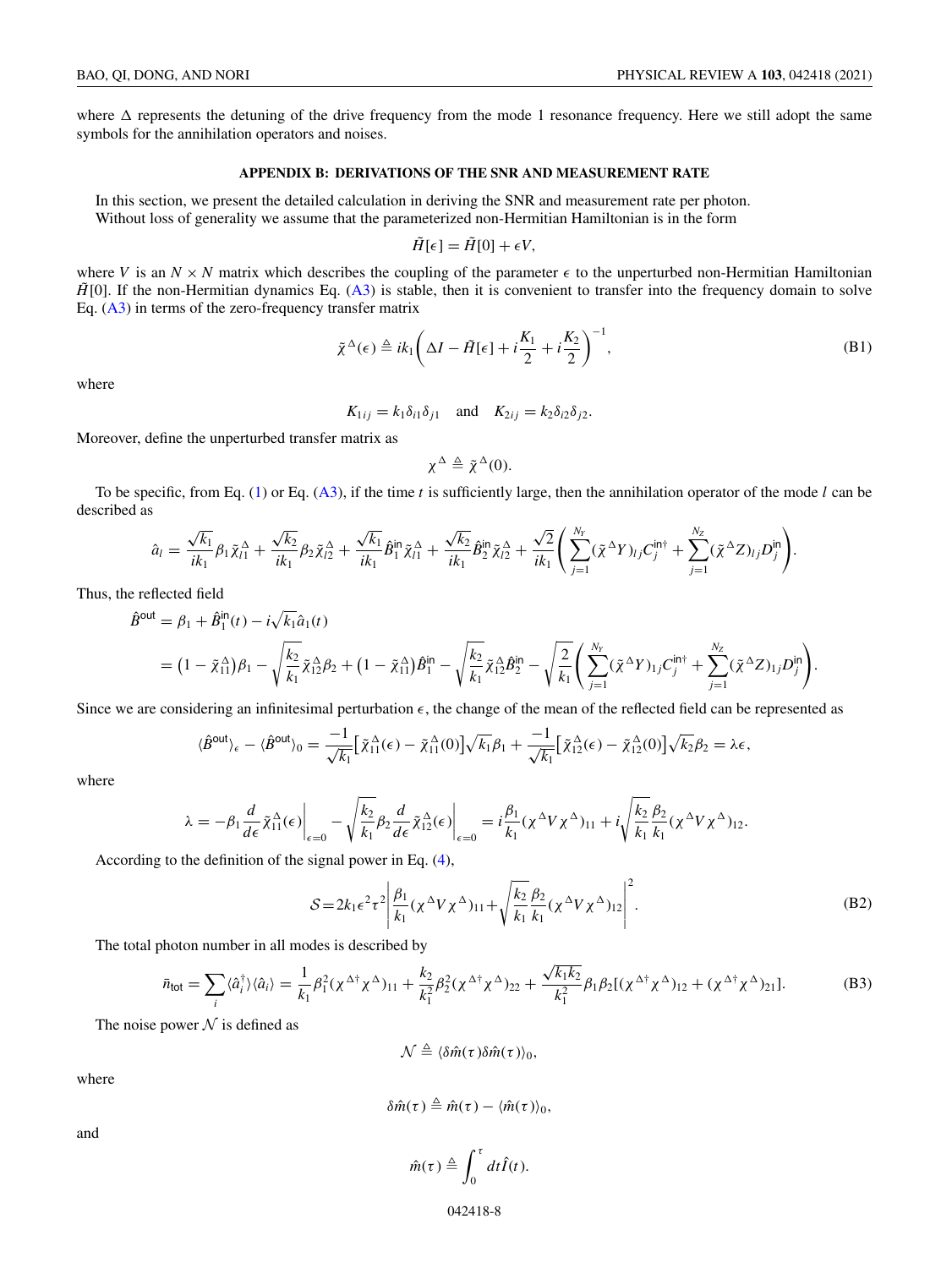<span id="page-8-0"></span>Combining Eqs.  $(1)$ – $(3)$ , we have

$$
\delta \hat{m} = \sqrt{\frac{k_1}{2}} \int_0^{\tau} dt \left\{ (1 - \chi_{11}^{\Delta}) \hat{B}^{\text{in}} + (1 - \chi_{11}^{\Delta*}) \hat{B}^{\text{in}\dagger} - \sqrt{\frac{k_2}{k_1}} \chi_{12}^{\Delta} \hat{B}_2^{\text{in}} - \sqrt{\frac{k_2}{k_1}} \chi_{12}^{\Delta*} \hat{B}_2^{\text{in}\dagger} - \sqrt{\frac{2}{k_1}} \sum_{j=1}^{N_Y} [(\chi^{\Delta} Y)_{1j} C_j^{\text{in}\dagger} + (\chi^{\Delta} Y)_{1j}^* C_j^{\text{in}}] \right\}.
$$

where the phase  $\phi$  in Eq. [\(3\)](#page-1-0) has been included in the noise operators. Employing the properties of quantum Gaussian white noise, the noise power is

$$
\mathcal{N} = \frac{k_1 \tau}{2} \left\{ \left| 1 - \chi_{11}^{\Delta} \right|^2 + \frac{k_2}{k_1} \left| \chi_{12}^{\Delta} \right|^2 + \frac{2}{k_1} \left[ (\chi^{\Delta} Y Y^{\dagger} \chi^{\Delta \dagger})_{11} + (\chi^{\Delta} Z Z^{\dagger} \chi^{\Delta \dagger})_{11} \right] \right\}.
$$
 (B4)

From Eq.  $(B1)$ , we have

$$
\chi^{\Delta-1} + (\chi^{\Delta\dagger})^{-1} = -\frac{2}{k_1} \left( Y Y^{\dagger} - Z Z^{\dagger} - \frac{1}{2} K_1 - \frac{1}{2} K_2 \right).
$$

Thus,

$$
\chi_{11}^{\Delta} + \chi_{11}^{\Delta*} = -\frac{2}{k_1} \bigg[ (\chi^{\Delta} Y Y^{\dagger} \chi^{\Delta \dagger})_{11} - (\chi^{\Delta} Z Z^{\dagger} \chi^{\Delta \dagger})_{11} - \frac{1}{2} k_1 |\chi_{11}^{\Delta}|^2 - \frac{1}{2} k_2 |\chi_{12}^{\Delta}|^2 \bigg]. \tag{B5}
$$

This is combined with Eq.  $(B4)$ , and we have the noise power as

$$
\mathcal{N} = \frac{k_1 \tau}{2} \left[ 1 + \frac{4}{k_1} (\chi^{\Delta} Y Y^{\dagger} \chi^{\Delta \dagger})_{11} \right].
$$
 (B6)

From Eqs. (B5) and (B6) and the fact that  $ZZ^{\dagger}$  is positive semidefinite, the minimized noise power can be found as

$$
\mathcal{N}_{\text{min}} = \frac{k_1 \tau}{2} [1 + 2\Xi \cdot \Theta(\Xi)],\tag{B7}
$$

where

$$
\Xi(\Delta) \triangleq -(\chi_{11}^{\Delta} + \chi_{11}^{\Delta*}) + |\chi_{11}^{\Delta}|^2 + \frac{k_2}{k_1} |\chi_{12}^{\Delta}|^2,
$$

and  $\Theta$ () is the Heaviside step function. It is worth stressing that for any fixed  $\tilde{H}[0]$ , one can always construct mode-bath couplings (*Y* and *Z*) to attain the minimum possible noise power.

Now it is straightforward to combine Eqs. [\(5\)](#page-2-0), [\(B2\)](#page-7-0), [\(B3\)](#page-7-0), (B6), and (B7) to derive a general bound for the measurement rate per photon as

$$
\bar{\Gamma}_{\text{meas}} = \frac{k_1 \cdot 4 \left| \beta_1 (\chi^{\Delta} V \chi^{\Delta})_{11} + \sqrt{\frac{k_2}{k_1}} \beta_2 (\chi^{\Delta} V \chi^{\Delta})_{12} \right|^2}{\left\{ \beta_1^2 (\chi^{\Delta \dagger} \chi^{\Delta})_{11} + \frac{k_2}{k_1} \beta_2^2 (\chi^{\Delta \dagger} \chi^{\Delta})_{22} + 2 \sqrt{\frac{k_2}{k_1}} \beta_1 \beta_2 \text{Re} [(\chi^{\Delta \dagger} \chi^{\Delta})_{12}] \right\} \left[ 1 + \frac{4}{k_1} (\chi^{\Delta} Y Y^{\dagger} \chi^{\Delta \dagger})_{11} \right]}
$$
\n
$$
\leq \frac{k_1 \cdot 4 \left| \beta_1 (\chi^{\Delta} V \chi^{\Delta})_{11} + \sqrt{\frac{k_2}{k_1}} \beta_2 (\chi^{\Delta} V \chi^{\Delta})_{12} \right|^2}{\left\{ \beta_1^2 (\chi^{\Delta \dagger} \chi^{\Delta})_{11} + \frac{k_2}{k_1} \beta_2^2 (\chi^{\Delta \dagger} \chi^{\Delta})_{22} + 2 \sqrt{\frac{k_2}{k_1}} \beta_1 \beta_2 \text{Re} [(\chi^{\Delta \dagger} \chi^{\Delta})_{12}] \right\} \left[ 1 + 2 \Xi \cdot \Theta(\Xi) \right]}
$$
\n
$$
\triangleq \bar{\Gamma}_{\text{opt}}, \tag{B8}
$$

where  $\text{Re}\{\cdot\}$  denotes the real part of the variable. With this fundamental bound we can compare the best possible performance of senors with different non-Hermitian Hamiltonians.

## **APPENDIX C: TWO-MODE NON-HERMITIAN SENSORS**

# **1. Physical parameter conditions**

Now consider the physical parameter conditions satisfying Eq. [\(16\)](#page-3-0) for two-mode reciprocal and nonreciprocal sensors, respectively.

First, consider a reciprocal system in the form of

$$
\tilde{H}_{\text{recip}}[0] = \begin{pmatrix} -i\frac{\gamma_1}{2} & J \\ J & -i\frac{\gamma_2}{2} \end{pmatrix},
$$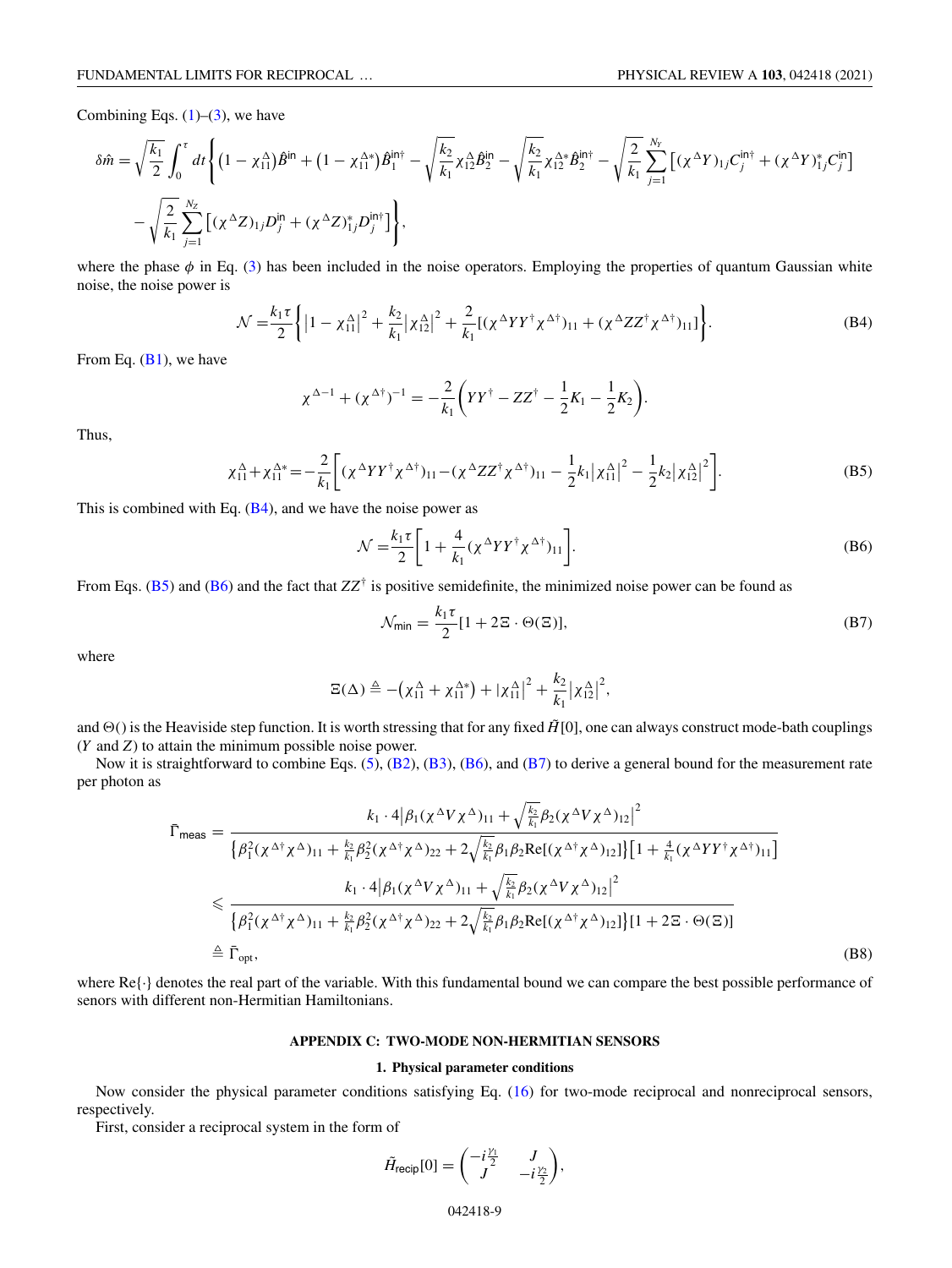<span id="page-9-0"></span>where *J* is the Hermitian coupling between the modes, while  $\gamma_i$  ( $i = 1, 2$ ) describe the possible gain/loss processes (depending on the sign) acting locally on each mode. The corresponding matrix  $\chi_{\text{recip}}^{\Delta}$  is

$$
\frac{ik_1}{\mathcal{G}}\left(\begin{array}{cc} \Delta + \frac{i}{2}(k_2 + \gamma_2) & J \\ J & \Delta + \frac{i}{2}(k_1 + \gamma_1) \end{array}\right),\end{array}
$$

where

$$
\mathcal{G} = -J^2 + \bigg[\Delta + \frac{i}{2}(k_1 + \gamma_1)\bigg]\bigg[\Delta + \frac{i}{2}(k_2 + \gamma_2)\bigg].
$$

It can be verified that if

$$
\Delta \approx 0, \quad k_i + \gamma_i \approx 0,
$$

and

$$
k_1 \gg |J| \gg \max\{|\Delta|, |k_i + \gamma_i|\} \quad \text{(for } i = 1, 2),
$$

the condition Eq.  $(16)$  holds.

Similarly, consider a fully nonreciprocal system in the form

$$
\tilde{H}_{\text{recip}}[0] = \begin{pmatrix} -i\frac{\gamma_1}{2} & J \\ 0 & -i\frac{\gamma_2}{2} \end{pmatrix}.
$$

The corresponding matrix  $\chi_{\text{non-recip}}^{\Delta}$  is

$$
ik_1\begin{pmatrix} \frac{1}{\Delta+\frac{i}{2}(k_1+\gamma_1)} & \frac{J}{[\Delta+\frac{i}{2}(k_1+\gamma_1)][\Delta+\frac{i}{2}(k_2+\gamma_2)]} \\ 0 & \frac{1}{\Delta+\frac{i}{2}(k_2+\gamma_2)} \end{pmatrix}.
$$

It can be seen that the condition Eq.  $(16)$  can be ensured as long as  $|J|$  is sufficiently large.

# **2. Case with no gain in reciprocal sensors**

In the paper, we have accounted for the uniform bound Eq. [\(15\)](#page-3-0) and the two conditions explicitly. Here we consider the case where there is no gain in the reciprocal process. Consider a reciprocal system in the form

$$
\tilde{H}_{\text{recip}}[0] = \begin{pmatrix} -i\frac{\gamma_1}{2} & J \\ J & -i\frac{\gamma_2}{2} \end{pmatrix}.
$$

If one  $\gamma_i$  satisfies  $\gamma_i$  < 0, then there is a local gain from the bath.

Suppose that the reciprocal system has parameters  $\gamma_1 = 0$ ,  $\gamma_2 = 0.2k_1$ , and  $J = 0.2k_1$ . It can be verified that with only a single drive, the measurement rate per photon  $\bar{\Gamma}_{opt, \text{single}}/k_1$  is approximately equal to 5.67003. We wonder that with an additional drive whether the performance of the measurement rate per photon can be improved. Since the measurement rate per photon  $\Gamma_{opt}/k_1$ in this case is a function of  $\eta = k_2/k_1$ ,  $p = \beta_2/\beta_1$  and the detuning  $\Delta$ , the question can be converted into whether the solution set of the following inequalities is empty:

$$
\frac{\bar{\Gamma}_{\text{opt}}(\Delta, \eta, p)}{k_1} \geq \mu,
$$
  

$$
p \geq 0,
$$
  

$$
\eta \geq 0,
$$

where  $\mu$  is set to be 5.67003. It can be verified that no matter how  $\eta$ ,  $p$  and  $\Delta$  are adjusted, one cannot improve the performance of the measurement rate corresponding to the case where there is only a single drive on mode 1. The main reason is that for reciprocal systems, amplification or gain from local bath is a necessary ingredient for amplifying the signal power. If there is no gain, only with additional coherent drives, no enhancement can be achieved.

## **APPENDIX D: DIFFERENT DRIVE FREQUENCIES**

First, consider the case where  $|w_{dr,1} - w_{dr,2}| \gg |\Delta_1|$ . It is convenient to work in a rotating frame at the drive frequency  $w_{dr,1}$ . From Eq. [\(22\)](#page-5-0), if we consider the long-time average, under the following RWA condition

$$
|w_{\text{dr},1} - w_{\text{dr},2}| \gg \max\{|\Delta_1|, \|\tilde{H}\|, k_i, \sqrt{k_i}\beta_i\}
$$
 (for  $i = 1, 2$ ),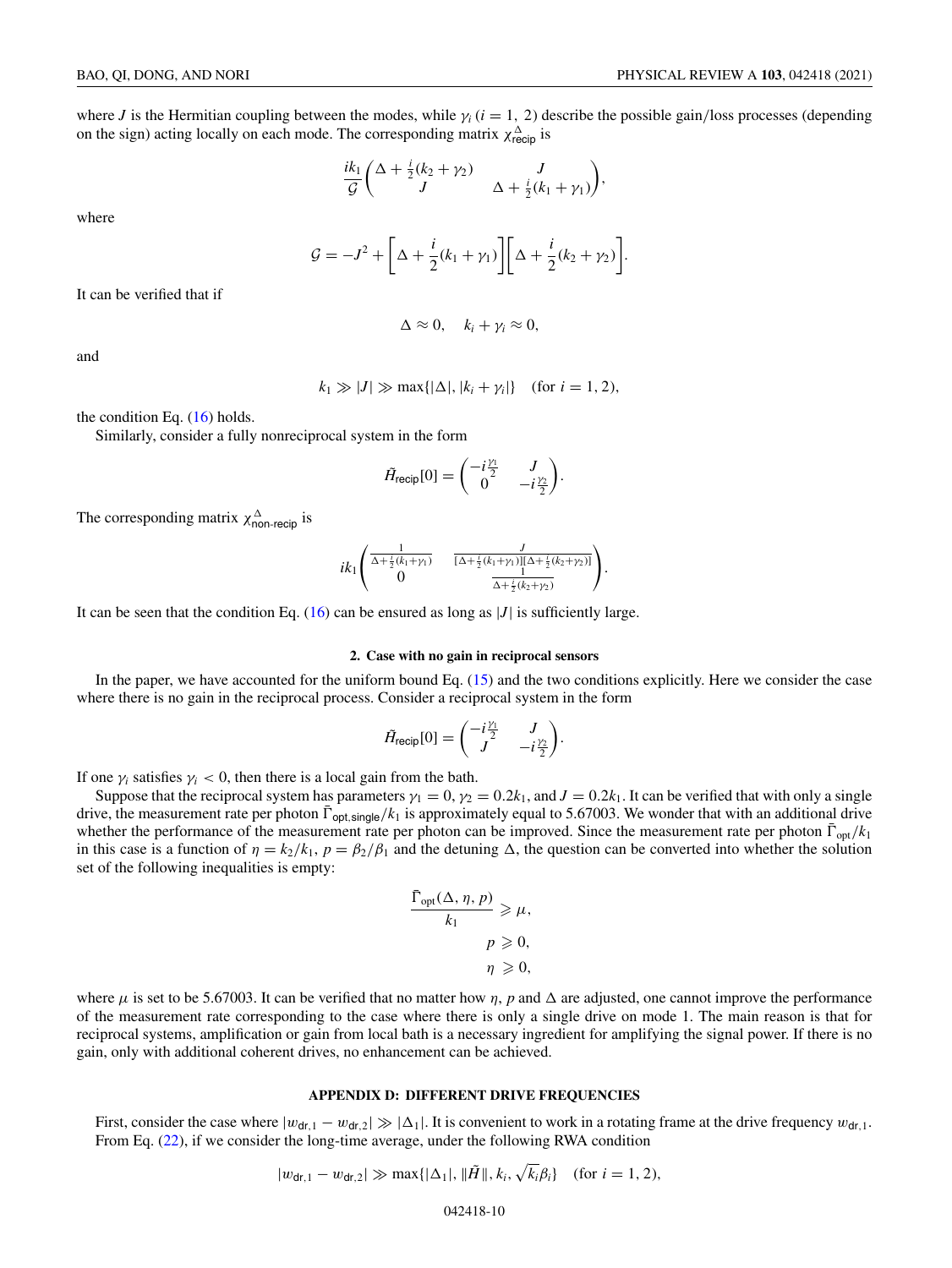<span id="page-10-0"></span>the excitation containing the rapid oscillation  $\sqrt{k_2\beta_2}$  exp{*i*( $\omega_{dr,1} - \omega_{dr,2}$ )*t*} can be averaged out. Thus, for sufficiently large *t*, the annihilation operator of the mode *l* is described as

$$
\hat{a}_l(t) = \frac{\sqrt{k_1}}{ik_1} \beta_1 \tilde{\chi}_{l1}^{\Delta_1} + \frac{\sqrt{k_1}}{ik_1} \hat{B}_1^{\text{in}} \tilde{\chi}_{l1}^{\Delta_1} + \frac{\sqrt{k_2}}{ik_1} \hat{B}_2^{\text{in}} \tilde{\chi}_{l2}^{\Delta_1} + \frac{\sqrt{2}}{ik_1} \left( \sum_{j=1}^{N_Y} (\tilde{\chi}^{\Delta_1} Y)_{lj} C_j^{\text{in}\dagger} + \sum_{j=1}^{N_Z} (\tilde{\chi}^{\Delta_1} Z)_{lj} D_j^{\text{in}} \right),
$$

where the transfer matrix  $\tilde{\chi}^{\Delta}$  is defined in Eq. [\(B1\)](#page-7-0).

Based on this and following a similar analysis to that in Appendix [B,](#page-7-0) the parameter  $\lambda$  is described as

$$
\lambda = i \frac{\beta_1}{k_1} (\chi^{\Delta_1} V \chi^{\Delta_1})_{11}.
$$

Thus, the signal power is

$$
S = 2\epsilon^2 \tau^2 \frac{\beta_1^2}{k_1} |(\chi^{\Delta_1} V \chi^{\Delta_1})_{11}|^2.
$$
 (D1)

It only contains the signals from mode 1, as the signals from mode 2 have been averaged out in the long-time limit.

The total number of photons is

$$
\bar{n}_{\text{tot}} = \frac{\beta_1^2}{k_1} (\chi^{\Delta_1 \dagger} \chi^{\Delta_1})_{11} + \frac{k_2 \beta_2^2}{k_1^2} (\chi^{\Delta_1' \dagger} \chi^{\Delta_1'})_{22},
$$
\n(D2)

where  $\Delta'_1 = \Delta_1 - \omega_{\text{dr},1} + \omega_{\text{dr},2}$ .

In contrast to the signal power, the photons injected through mode 2 still contribute to the total number of photons. Thus, the signal power per photon is reduced compared to the case where there is only one drive coupling with mode 1.

Moreover, we have the noise power as

$$
\mathcal{N} = \frac{k_1 \tau}{2} \left[ 1 + \frac{4}{k_1} (\chi^{\Delta_1} Y Y^{\dagger} \chi^{\Delta_1 \dagger})_{11} \right].
$$
 (D3)

From Eqs.  $(D1)$ ,  $(D2)$ , and  $(D3)$ , the measurement rate per photon is described as

$$
\bar{\Gamma}_{\text{meas}} = k_1 \frac{4|(\chi^{\Delta_1}V\chi^{\Delta_1})_{11}|^2}{((\chi^{\Delta_1\dagger}\chi^{\Delta_1})_{11} + \frac{k_2}{k_1} \frac{\beta_2^2}{\beta_1^2}(\chi^{\Delta_1\dagger}\chi^{\Delta_1})_{22})(1 + \frac{4}{k_1}(\chi^{\Delta_1}YY^{\dagger}\chi^{\Delta_1\dagger})_{11})} \leq k_1 \frac{4|(\chi^{\Delta_1}V\chi^{\Delta_1})_{11}|^2}{(\chi^{\Delta_1\dagger}\chi^{\Delta_1})_{11}}.
$$

In general, in this situation the measurement rate per photon is not greater than the bound where there is only one drive coupling with mode 1.

Second, consider the case where  $|w_{dr,1} - w_{dr,2}| \gg |\Delta_2|$ . Similarly, under the RWA condition

$$
|w_{\mathsf{dr},1} - w_{\mathsf{dr},2}| \gg \max\{|\Delta_2|, \|\tilde{H}\|, k_i, \sqrt{k_i}\beta_i\} \quad \text{(for } i = 1, 2\text{),}
$$

the signals containing the rapid oscillation  $\sqrt{k_1} \beta_1 \exp\{i(\omega_{dr,2} - \omega_{dr,1})t\}$  from mode 1 can be averaged out in the long-time limit. From Eq. [\(23\)](#page-5-0), if *t* is sufficiently large, then the annihilation operator of the mode *l* is described as

$$
\hat{a}_l(t) = \frac{\sqrt{k_2}}{ik_1} \beta_2 \tilde{\chi}_{l2}^{\Delta_2} + \frac{\sqrt{k_1}}{ik_1} \hat{B}_1^{\text{in}} \tilde{\chi}_{l1}^{\Delta_2} + \frac{\sqrt{k_2}}{ik_1} \hat{B}_2^{\text{in}} \tilde{\chi}_{l2}^{\Delta_2} + \frac{\sqrt{2}}{ik_1} \left[ \sum_{j=1}^{N_Y} (\tilde{\chi}^{\Delta_2} Y)_{lj} C_j^{\text{in} \dagger} + \sum_{j=1}^{N_Z} (\tilde{\chi}^{\Delta_2} Z)_{lj} D_j^{\text{in}} \right].
$$

Following a similar analysis to that in Appendix  $B$ , we have

$$
S = 2\epsilon^2 \tau^2 \frac{k_2}{k_1^2} \beta_2^2 |(\chi^{\Delta_2} V \chi^{\Delta_2})_{12}|^2,
$$
 (D4)

which only contains the signals from mode 2.

The total number of photons is

$$
\bar{n}_{\text{tot}} = \frac{\beta_1^2}{k_1} (\chi^{\Delta_2^{\prime} \dagger} \chi^{\Delta_2^{\prime}})_{11} + \frac{k_2 \beta_2^2}{k_1^2} (\chi^{\Delta_2 \dagger} \chi^{\Delta_2})_{22}, \tag{D5}
$$

where  $\Delta'_2 = \Delta_2 - \omega_{dr,2} + \omega_{dr,1}$ . It contains the photons injected through mode 1 and mode 2.

Moreover, the noise power is described as

$$
\mathcal{N} = \frac{k_1 \tau}{2} \left[ 1 + \frac{4}{k_1} (\chi^{\Delta_2} Y Y^{\dagger} \chi^{\Delta_2 \dagger})_{11} \right].
$$
 (D6)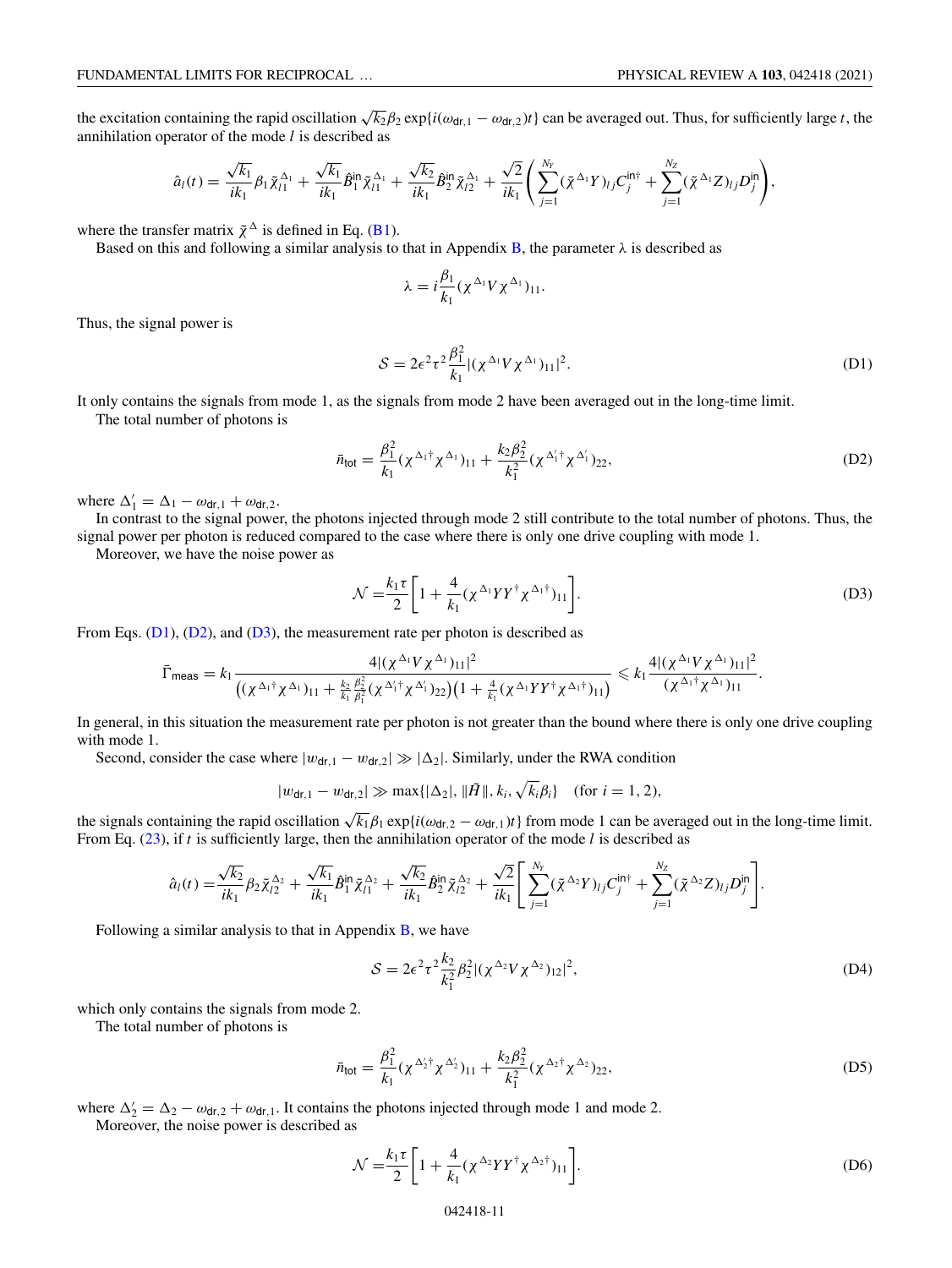<span id="page-11-0"></span>From Eqs. [\(D4\)](#page-10-0)–[\(D6\)](#page-10-0), the measurement rate per photon is described as

$$
\bar{\Gamma}_{\text{meas}} = k_1 \frac{4 \frac{k_2}{k_1} |\frac{\beta_2}{\beta_1}|^2 |(\chi^{\Delta_2} V \chi^{\Delta_2})_{11}|^2}{[(\chi^{\Delta_2^{\prime \dagger}} \chi^{\Delta_2^{\prime}})_{11} + \frac{k_2}{k_1} |\frac{\beta_2}{\beta_1}|^2 (\chi^{\Delta_2^{\dagger}} \chi^{\Delta_2})_{22}] \Big[ 1 + \frac{4}{k_1} (\chi^{\Delta_2} Y Y^{\dagger} \chi^{\Delta_2^{\dagger}})_{11} \Big]}
$$
  
\$\leq k\_1 \frac{4 \frac{k\_2}{k\_1} |\frac{\beta\_2}{\beta\_1}|^2 |(\chi^{\Delta\_2} V \chi^{\Delta\_2})\_{11}|^2}{[(\chi^{\Delta\_2^{\prime \dagger}} \chi^{\Delta\_2^{\prime}})\_{11} + \frac{k\_2}{k\_1} |\frac{\beta\_2}{\beta\_1}|^2 (\chi^{\Delta\_2^{\dagger}} \chi^{\Delta\_2})\_{22}\Big] [1 + 2\Theta(\Xi) \cdot \Xi]}, \qquad (D7)\$

where  $\Xi(\Delta_2) = -(\chi_{11}^{\Delta_2} + \chi_{11}^{\Delta_2}) + |\chi_{11}^{\Delta_2}|^2 + \frac{k_2}{k_1} |\chi_{12}^{\Delta_2}|^2$ .

For two-mode sensors, if the coupling matrix is  $V = \frac{1}{2}\sigma_x$  as in Sec. [IV,](#page-3-0) from Eq. (D7) we have the best possible measurement rate per photon as

$$
\bar{\Gamma}_{2\text{-opt}} = k_1 \frac{\frac{k_2}{k_1} |\frac{\beta_2}{\beta_1}|^2 |\chi_{12}^{\Delta_2}|^2 + \chi_{11}^{\Delta_2} \chi_{22}^{\Delta_2}|^2}{\left[ |\chi_{11}^{\Delta_2'}|^2 + |\chi_{21}^{\Delta_2'}|^2 + \frac{k_2}{k_1} |\frac{\beta_2}{\beta_1}|^2 (|\chi_{12}^{\Delta_2}|^2 + |\chi_{22}^{\Delta_2}|^2) \right] \left[ 1 + 2\Theta(\Xi) \cdot \Xi \right]}.
$$

Since we have assumed that

$$
|w_{\mathrm{dr},1}-w_{\mathrm{dr},2}|\gg 1,
$$

when  $|\chi_{12}^{\Delta_2}|$  becomes large, the elements of the transfer matrix  $\chi_{\Delta_2}$  keep small. Thus, it can be verified that if conditions Eqs. [\(16\)](#page-3-0) and [\(17\)](#page-3-0) hold with  $\Delta$  being replaced by  $\Delta_2$ , then

$$
\bar{\Gamma}_{2\text{-opt}} = \frac{1}{2} \frac{k_1}{k_2} k_1.
$$

This means that the excitation from mode 2 dominates in the total signal power and the signal power gain from mode 2 prevails in the competition with the noise enhancement induced by the unavoidable associated noise.

- [1] Ş. K. Özdemir, S. Rotter, F. Nori, and L. Yang, Parity-time [symmetry and exceptional points in photonics,](https://doi.org/10.1038/s41563-019-0304-9) Nat. Mater. **18**, 783 (2019).
- [2] W. Chen, Ş. K. Özdemir, G. Zhao, J. Wiersig, and L. Yang, Exceptional points enhance sensing in an optical microcavity, Nature **548**[, 192 \(2017\).](https://doi.org/10.1038/nature23281)
- [3] D. Leykam, K. Y. Bliokh, C. Huang, Y. D. Chong, and F. Nori, Edge Modes, Degeneracies, and Topological Numbers in Non-Hermitian Systems, Phys. Rev. Lett. **118**[, 040401 \(2017\).](https://doi.org/10.1103/PhysRevLett.118.040401)
- [4] L. Feng, R. El-Ganainy, and L. Ge, Non-Hermitian photonics based on parity-time symmetry, [Nat. Photon.](https://doi.org/10.1038/s41566-017-0031-1) **11**, 752 (2017).
- [5] R. El-Ganainy, K. G. Makris, M. Khajavikhan, Z. H. Musslimani, S. Rotter, and D. N. Christodoulides, Non-Hermitian physics and PT symmetry, Nat. Phys. **14**[, 11 \(2018\).](https://doi.org/10.1038/nphys4323)
- [6] J. Zhang, B. Peng, Ş. K. Özdemir, K. Pichler, D. O. Krimer, G. Zhao, F. Nori, Y.-X. Liu, S. Rotter, and L. Yang, A phonon laser operating at an exceptional point, Nat. Photon. **12**[, 479 \(2018\).](https://doi.org/10.1038/s41566-018-0213-5)
- [7] W. Langbein, No exceptional precision of exceptional-point sensors, Phys. Rev. A **98**[, 023805 \(2018\).](https://doi.org/10.1103/PhysRevA.98.023805)
- [8] H.-K. Lau and A. A. Clerk, Fundamental limits and nonreciprocal approaches in non-Hermitian quantum sensing, [Nat. Commun.](https://doi.org/10.1038/s41467-018-06477-7) **9**, 4320 (2018).
- [9] M. Zhang, W. Sweeney, C. W. Hsu, L. Yang, A. D. Stone, and L. Jiang, Quantum Noise Theory of Exceptional Point Amplifying Sensors, Phys. Rev. Lett. **123**[, 180501 \(2019\).](https://doi.org/10.1103/PhysRevLett.123.180501)
- [10] C. Chen, L. Jin, and R.-B. Liu, Sensitivity of parameter estimation near the exceptional point of a non-Hermitian system, New J. Phys. **21**[, 083002 \(2019\).](https://doi.org/10.1088/1367-2630/ab32ab)
- [11] T. Liu, Y. R. Zhang, Q. Ai, Z. Gong, K. Kawabata, M. Ueda, and F. Nori, Second-Order Topological Phases in Non-Hermitian Systems, Phys. Rev. Lett. **122**[, 076801 \(2019\).](https://doi.org/10.1103/PhysRevLett.122.076801)
- [12] K. Bliokh, D. Leykam, M. Lein, and F. Nori, Topological non-[Hermitian origin of surface Maxwell waves,](https://doi.org/10.1038/s41467-019-08397-6) Nat. Commun. **10**, 580 (2019).
- [13] L. Pan, X. Chen, Y. Chen, and H. Zhai, Non-Hermitian linear response theory, Nat. Phys. **16**[, 767 \(2020\).](https://doi.org/10.1038/s41567-020-0889-6)
- [14] Y. Chu, Y. Liu, H. Liu, and J. Cai, Quantum Sensing with a [Single-Qubit Pseudo-Hermitian System,](https://doi.org/10.1103/PhysRevLett.124.020501) Phys. Rev. Lett. **124**, 020501 (2020).
- [15] W. Cao, X. Lu, X. Meng, J. Sun, H. Shen, and Y. Xiao, Reservoir-Mediated Quantum Correlations in Non-Hermitian Optical System, Phys. Rev. Lett. **124**[, 030401 \(2020\).](https://doi.org/10.1103/PhysRevLett.124.030401)
- [16] C. Scheibner, W. T. M. Irvine, and V. Vitelli, Non-Hermitian [Band Topology and Skin Modes in Active Elastic Media,](https://doi.org/10.1103/PhysRevLett.125.118001) Phys. Rev. Lett. **125**, 118001 (2020).
- [17] Y. Ashida, Z. Gong, and M. Ueda, Non-Hermitian physics, [arXiv:2006.01837.](http://arxiv.org/abs/arXiv:2006.01837)
- [18] C. Mudry, P. W. Brouwer, B. I. Halperin, V. Gurarie, and A. [Zee, Density of states in the non-Hermitian Lloyd model,](https://doi.org/10.1103/PhysRevB.58.13539) Phys. Rev. B **58**, 13539 (1998).
- [19] C. M. Bender, Making sense of non-Hermitian Hamiltonians, [Rep. Prog. Phys.](https://doi.org/10.1088/0034-4885/70/6/R03) **70**, 947 (2007).
- [20] N. Moiseyev, *Non-Hermitian Quantum Mechanics* (Cambridge University Press, Cambridge, UK, 2011).
- [21] G. Demange and E.-M. Graefe, Signatures of three coalescing eigenfunctions, [J. Phys. A: Math. Theor.](https://doi.org/10.1088/1751-8113/45/2/025303) **45**, 025303 (2012).
- [22] P.-Y. Chen and J. Jung, PT-Symmetry and Singularity-Enhanced [Sensing Based on Photoexcited Graphene Metasurfaces,](https://doi.org/10.1103/PhysRevApplied.5.064018) Phys. Rev. Appl. **5**, 064018 (2016).
- [23] Y.-L. Liu, R. Wu, J. Zhang, Ş. K. Özdemir, L. Yang, F. Nori, and Y.-X. Liu, Controllable optical response by